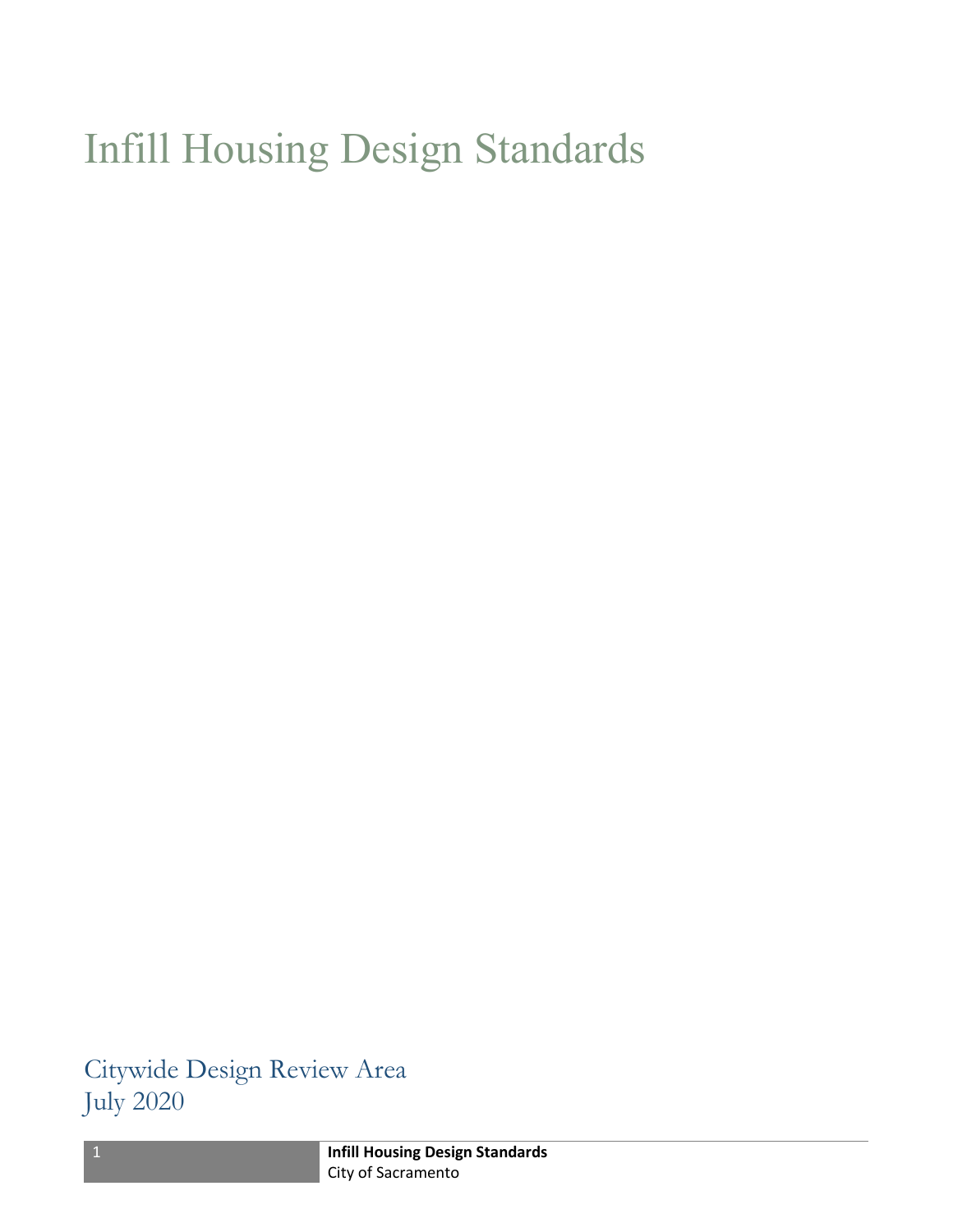# Table of Contents

### Introduction

#### Infill Housing Design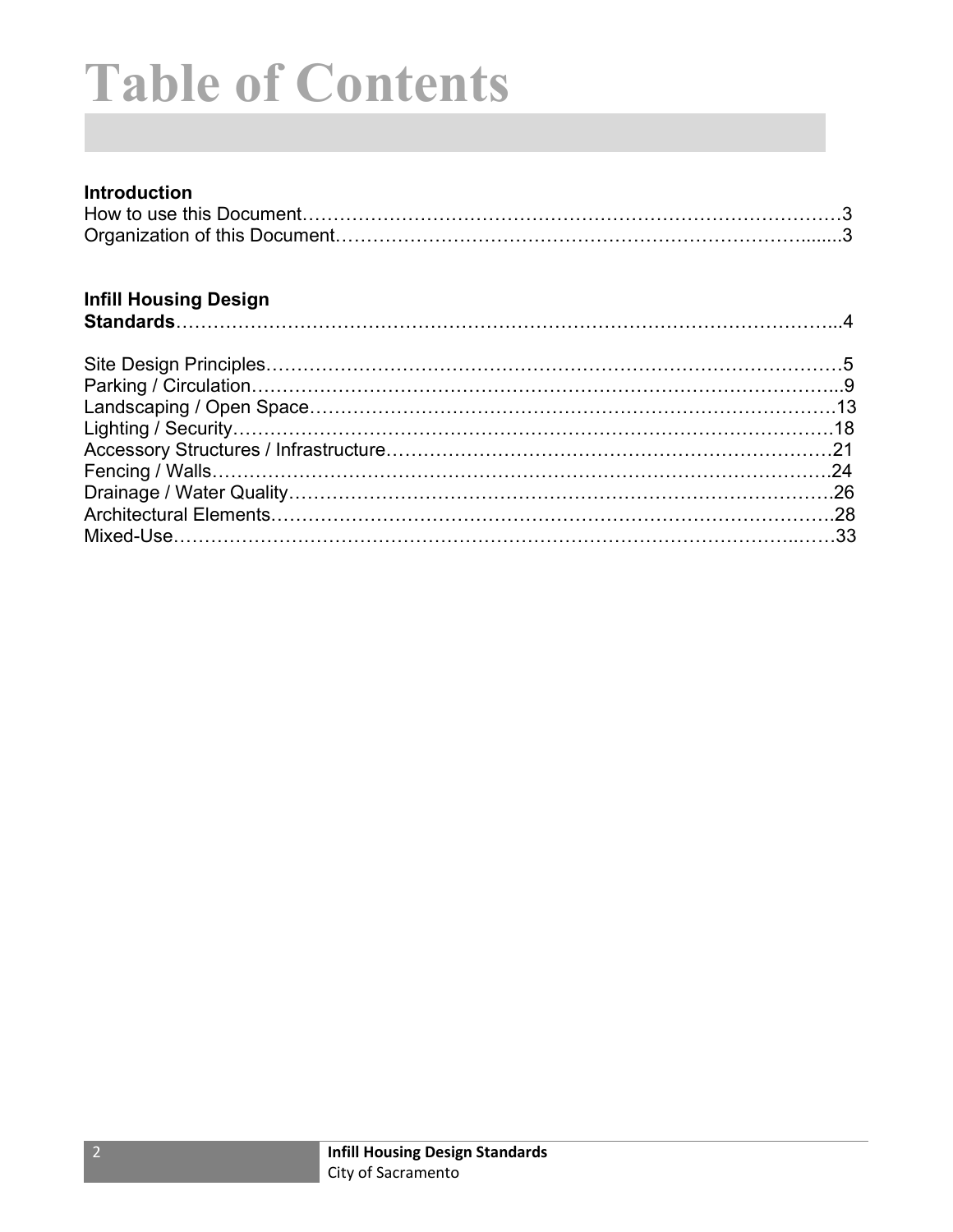## Introduction

This document articulates design principles and objective design review standards for housing development projects with two or more dwelling units, including a single-unit dwelling with an attached accessory dwelling unit, that are either residential-only projects or part of a mixed-use development in which the residential use constitutes at least two-thirds of the total gross building square footage. This document establishes design principles and standards intended to promote and protect the public health, safety and general welfare of the community by carrying out the following goals:

- Support infill housing development that is consistent with adopted city policies such as smart growth, resiliency, sustainability, and utilization of existing infrastructure.
- Promotion of a positive environment for the residents with sustained quality and adequate amenities.
- Compatibility with surrounding properties.
- Contribution to and enhancement of the character, value and livability of Sacramento's neighborhoods.
- Direct and safe pedestrian access to adjacent transit and activity center locations.
- Clear, consistent and specific objective standards to provide developers with a timelier, cost effective, and more certain review process.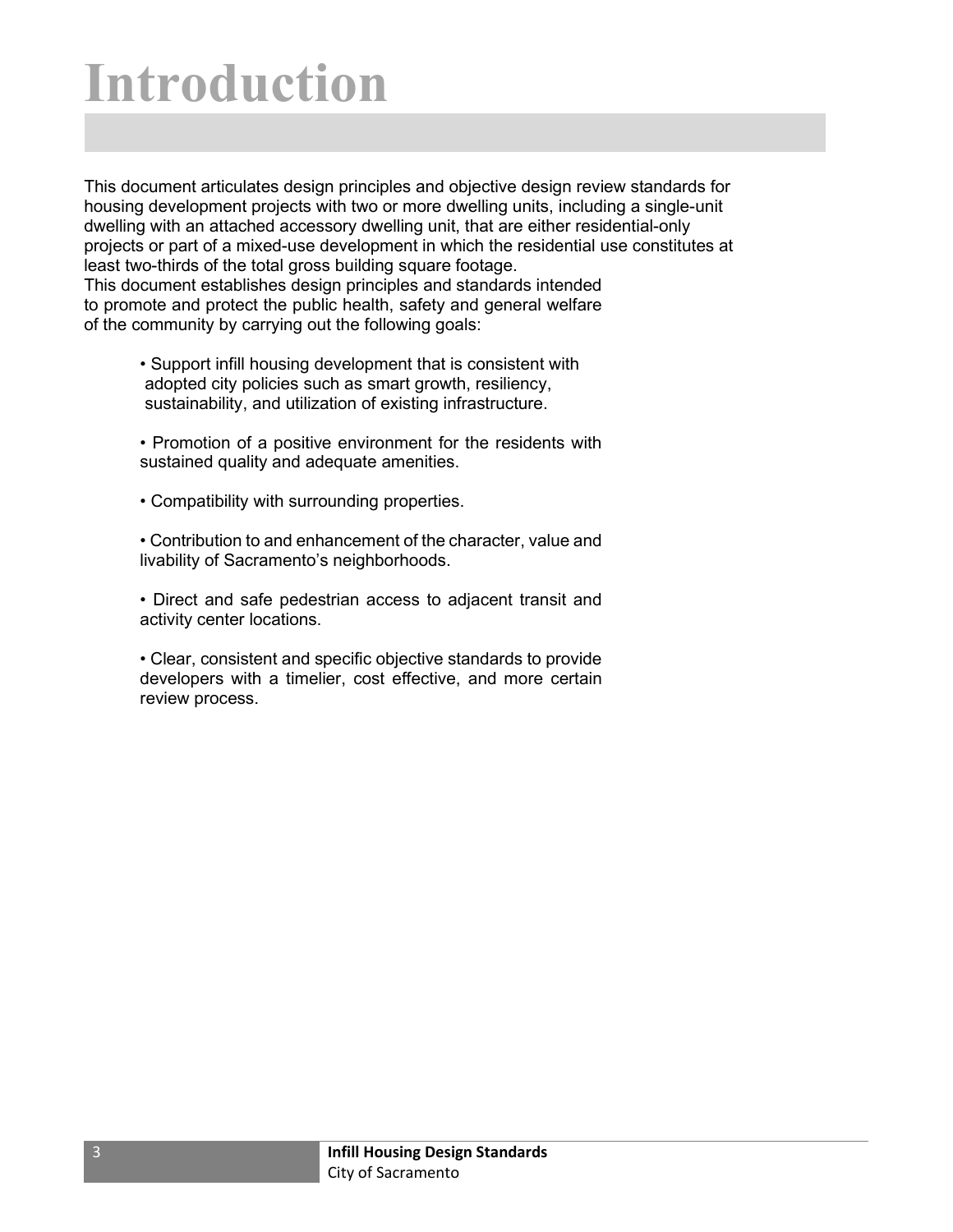## How to Use this Document

This document summarizes the principles and rationale behind the objective design standards. Project applicants and their design team will use this document to enhance their understanding of the purpose of each design standard.

Design standards are mandatory (required). Standards are expressed in this document using the words "must," "shall," "will," "is to," and "are to". The word "may" is permissive, meaning allowed but not required. The word "should" is not included in this document because it means strongly recommended, which is a guideline, not a standard.

Each section of the document includes Principles, Rationale, and objective Checklist Design Standards as defined below:

Design Principles: Represents the prescriptive or mandatory elements of project planning or design that will be used by the City to determine compliance. Principles are broad in scope and allow for some flexibility in approach and alternative design solutions.

Rationale: The underlying reason or explanation for the Principle.

Checklist Design Standards: Each design criteria includes objective measurable standards for design approval. Compliance with these criteria is mandatory for approval under this standard.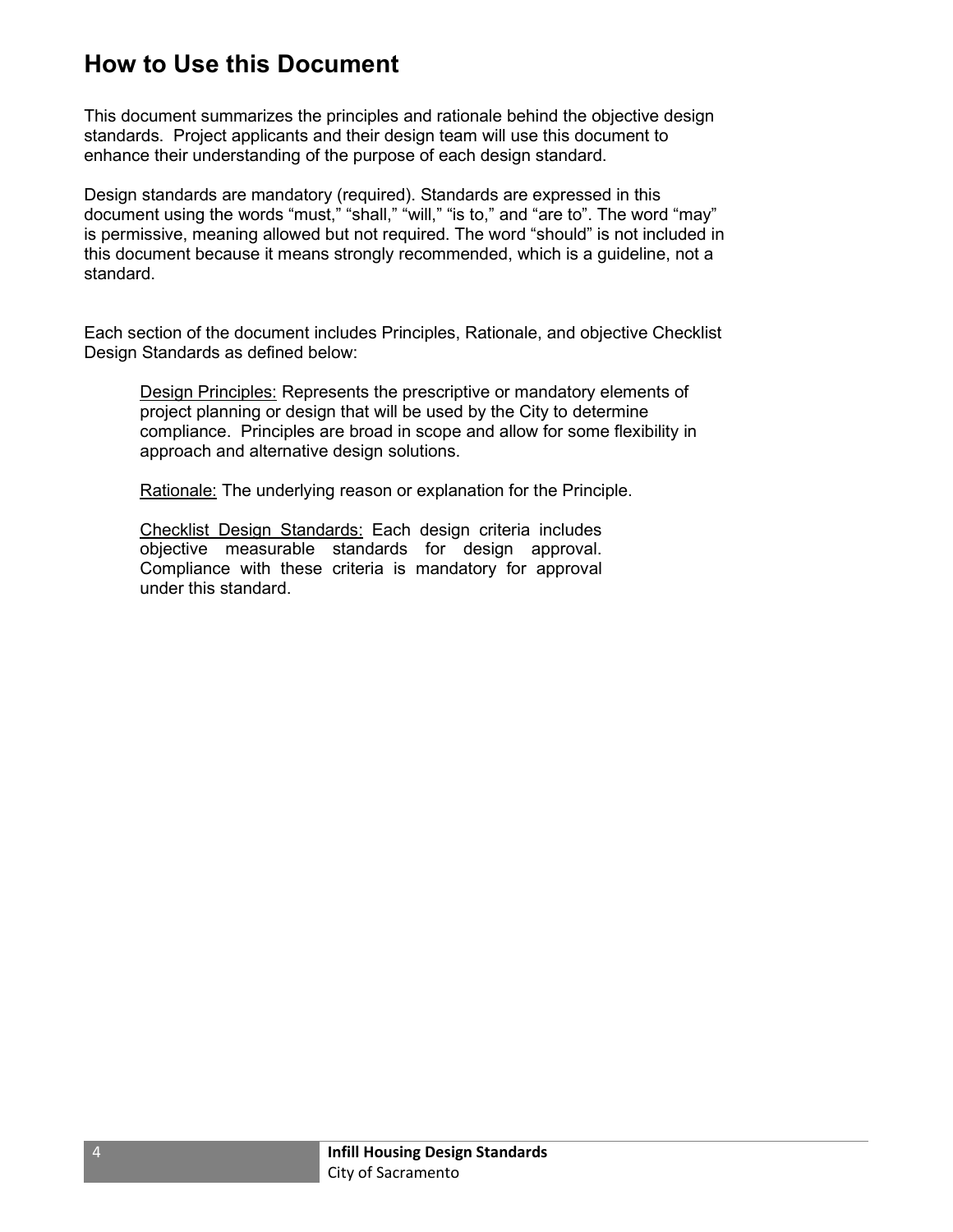## Site Design Principles

This section discusses the location of structures on the lot, their orientation toward the street and adjacent buildings, and the location of parking lots and parking structures.

Good site design of structures shall ensure that residents can easily access them from the street, with entryways clearly located on the street side. Parking areas, utilities, and service facilities shall be located toward the rear of the site. Common spaces shall be toward the interior of the site so that all residents can easily access these facilities, and to provide additional safety for small children.

#### SECTIONS:

- Site Planning
- **•** Building Orientation
- Setbacks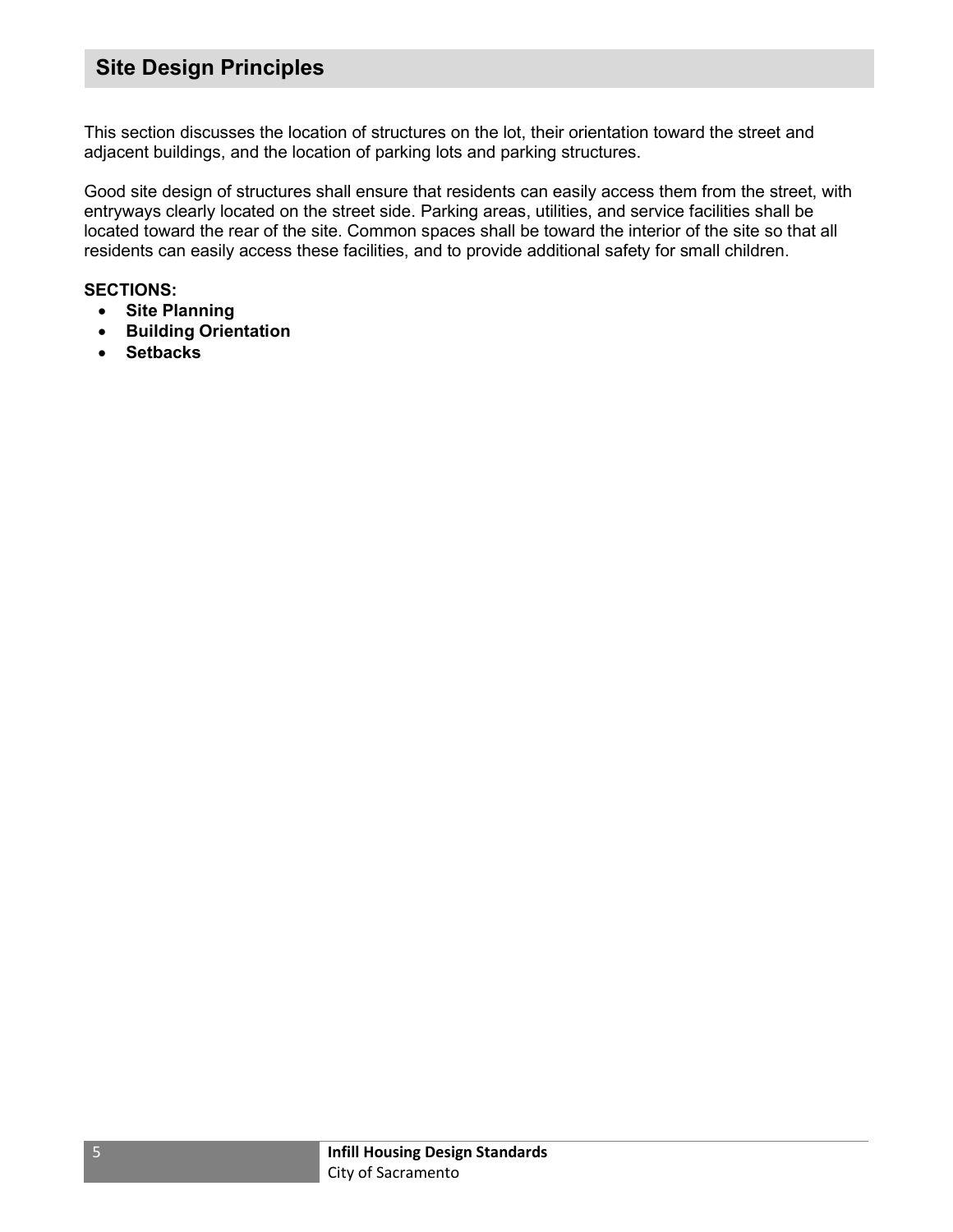#### 1 Site Planning

#### Design Principle

Site planning shall address how the various components of a development (e.g., buildings, pedestrian and vehicular circulation, parking, open space, etc.) relate to adjacent streets and existing development, and how the various components relate to each other within the development site to foster a cohesive, safe, and interactive environment.

#### **Rationale**

Appropriate building location and site organization can help to create an interesting and safe streetscape that promotes interaction and visibility. For example, pedestrian-oriented ground floor retail combined with residential development can provide "eyes on the street," and increased activity and security for the corridor.

- 1-1 Locate structures so that entries, porches and balconies face a street, alley, or common open space of at least 10' in width.
- 1-2 For projects of more than 150 dwelling units, provide amenities to serve residents that include at least 1,000 square feet of open park or plaza space, 10 benches and tables, and one play lot for children.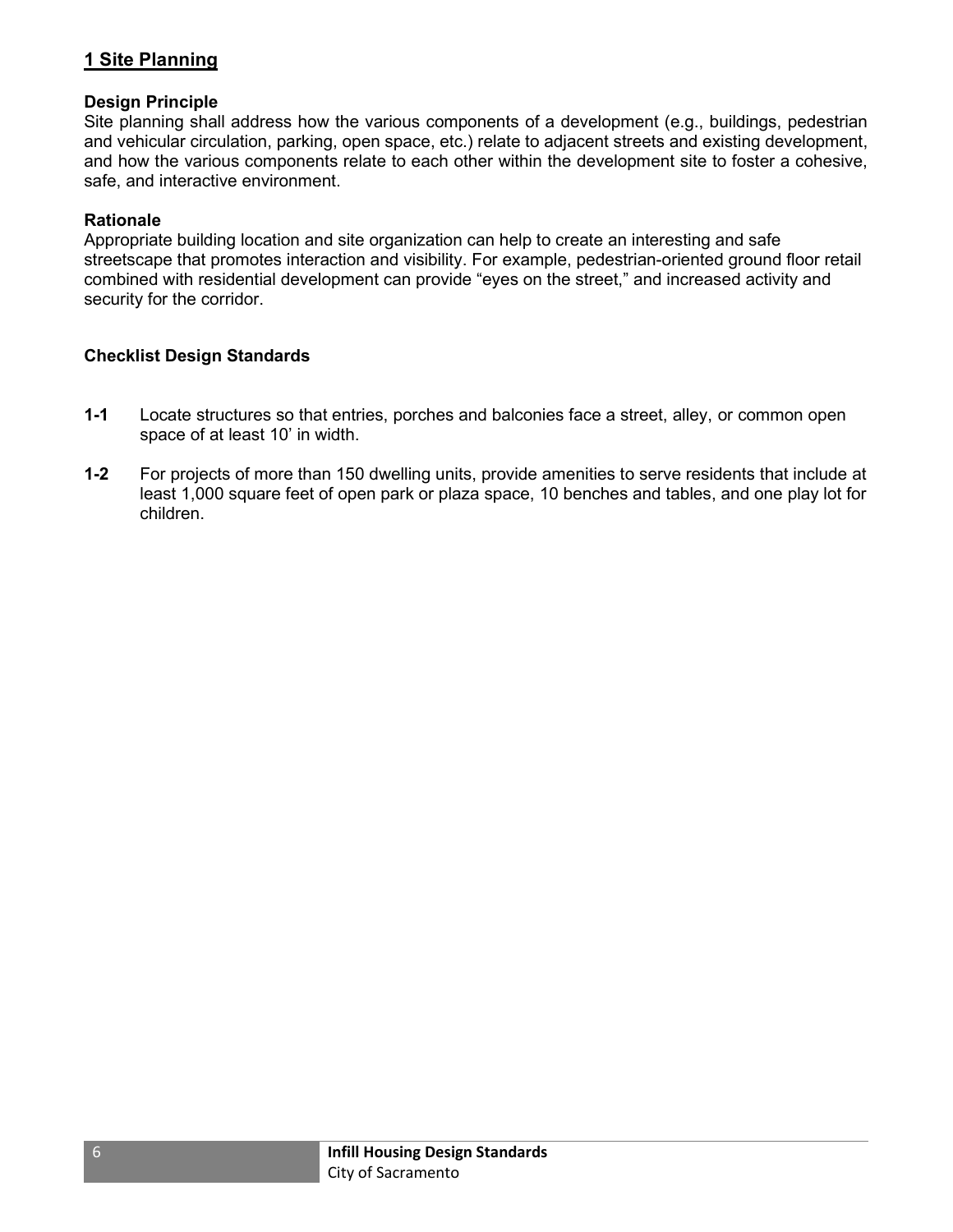#### 2. Building Orientation

#### Design Principle

Building orientation and positioning of other elements on a site (e.g., entrances, parking lots, and driveways) shall be planned to address the street with entries and active uses to assure both a viable, safe, and attractive site design. Duplex and multi-unit structures shall present a façade that encourages interaction with the street by including entry features, windows, and landscaping along the side of the building.

#### Rationale

Building orientation plays an important role in neighborhood context, particularly in proximity to residential development and activates the building to best interact with the street. Duplex and multi-unit structures that are adjacent to a public street shall encourage residents to actively engage with that street through a variety of design elements. In addition to improving the visual quality of the streetscape, design elements shall allow residents to see and be seen from the street, enhancing neighborhood interaction and improving safety.

- 2-1 Duplex and multi-unit buildings on a site perimeter are to be oriented to the adjacent public street by providing windows from living rooms, dining rooms, kitchens, and bedrooms windows, porches, balconies and entryways or other entry features along the street.
- 2-2 Publicly visible walls containing blank areas of greater than 400 square feet are prohibited.
- 2-3 The main entrances to residential buildings shall face the adjacent roadways and/or open space features.
- 2-4 Pedestrians shall have a path of travel a minimum of 4' wide and ADA compliant from the principal building entrances to the street.
- 2-5 Windows in buildings are to be designed and located so as not to allow a direct view into directly adjacent building windows.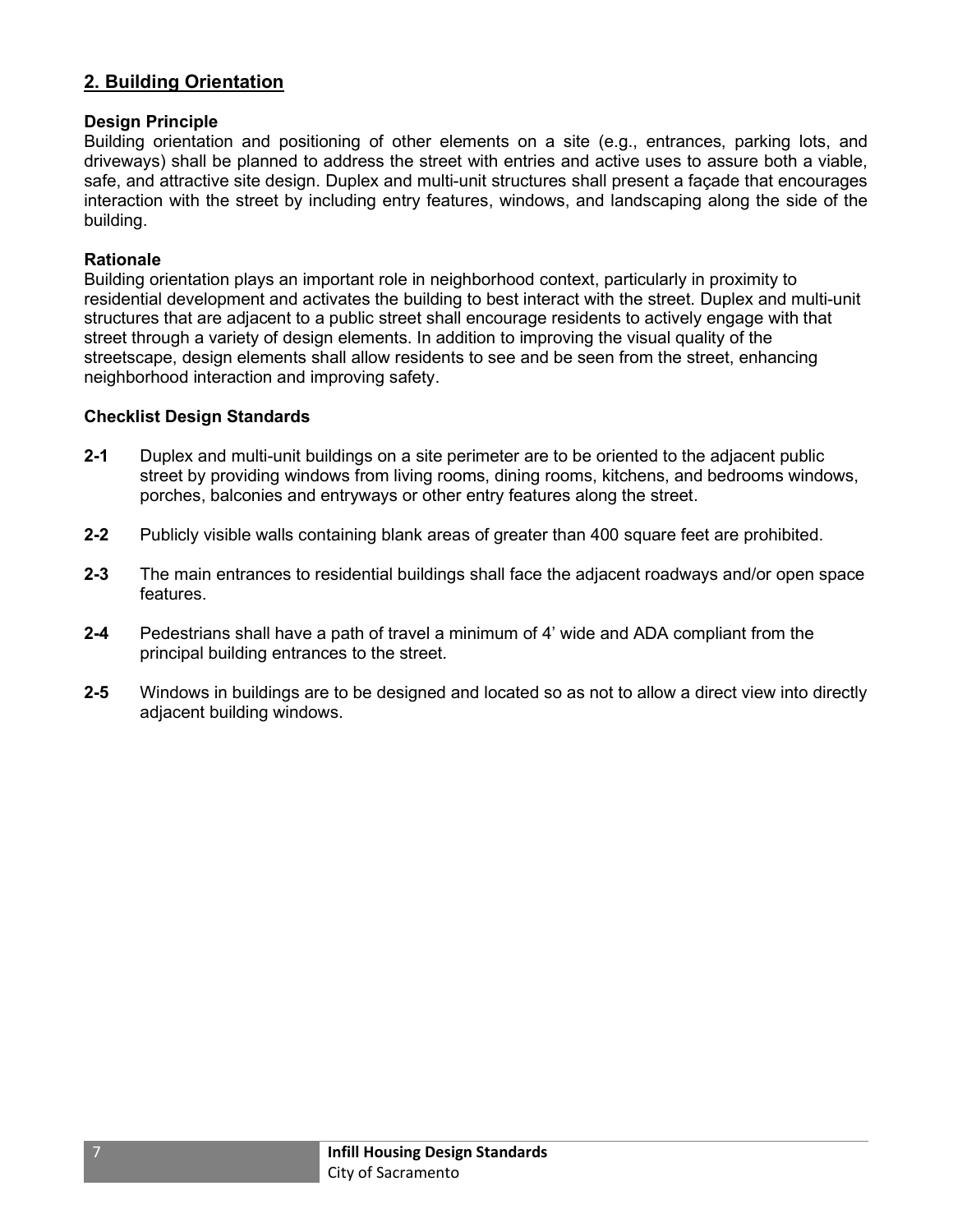#### 3 Setbacks

#### Design Principle

Setbacks of duplex and multi-unit residential structures shall reflect the adjacent commercial or residential context.

#### Rationale

When duplex or multi-unit residential structures are placed on busy commercial streets, smaller setbacks that locate the building as close to the street as feasible. When a multi-unit structure is constructed near single-unit residential neighborhoods, setbacks shall be increased, but buildings shall be oriented towards the street to increase walkability.

- 3-1 Multi-unit developments of more than two buildings shall be designed with setbacks that are offset by at least two feet to a street wall.
- 3-2 Site plans shall have a variation in both the street patterns and the siting of structures so that the appearance of the streetscape is not repetitive. Continuous lines of buildings with the same setback are not allowed. If there is more than one building adjacent to the same street frontage, those buildings shall have different setbacks from the street.
- 3-3 Individual buildings shall be designed with an articulated front; wall surfaces offset by at least 12", bays, if provided, with a projection of at least 24" and porches closer to the street than recessed garages.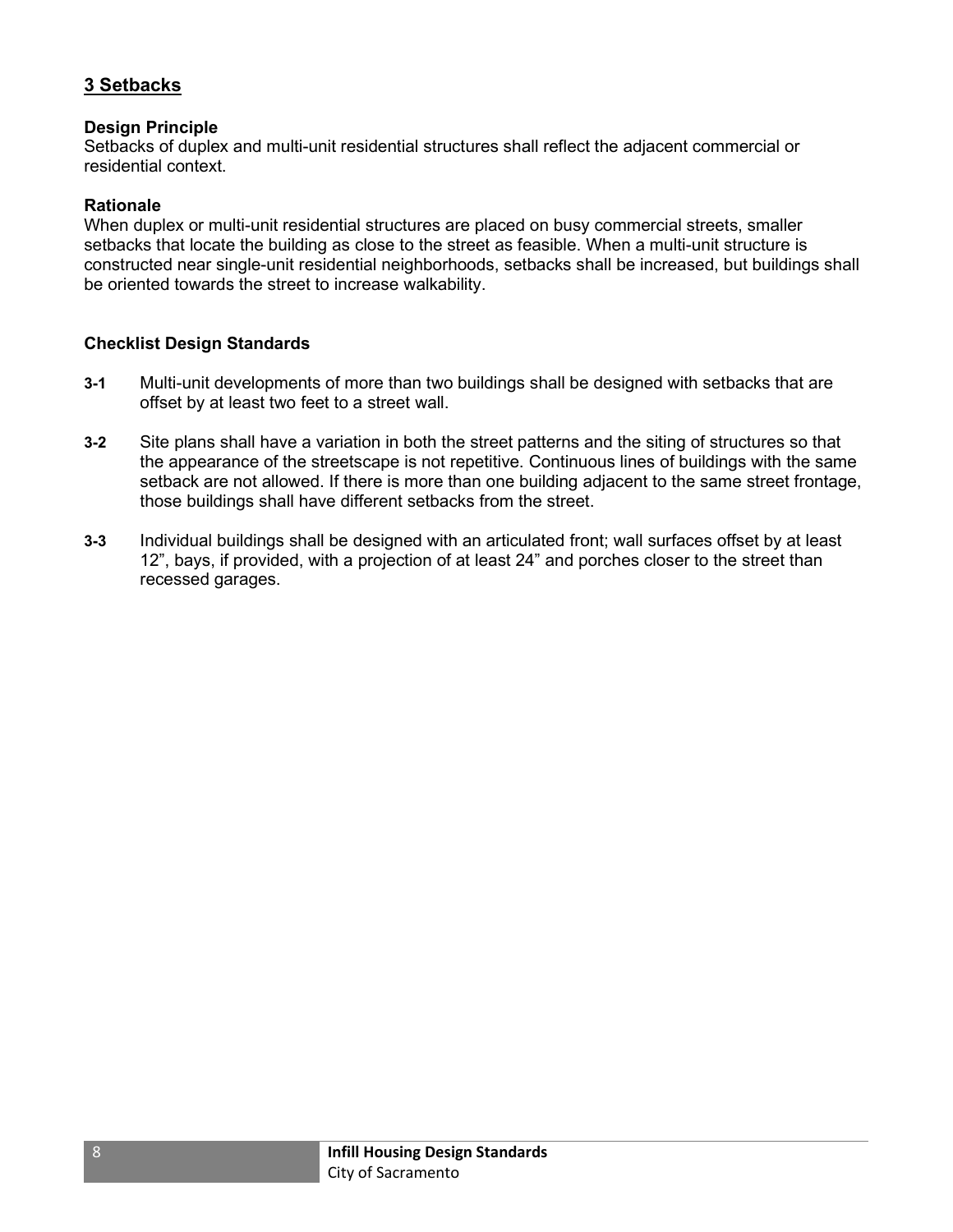## Parking / Circulation

The visual prominence of vehicles shall be minimized by generally siting parking areas to the rear or side of the property rather than along street frontages, providing underground parking, and screening parking areas from views exterior to the site. Parking shall be designed to minimize potential pedestrian conflicts.

#### SECTIONS:

- Vehicle Circulation / Parking
- Garages / Carports
- Pedestrian Circulation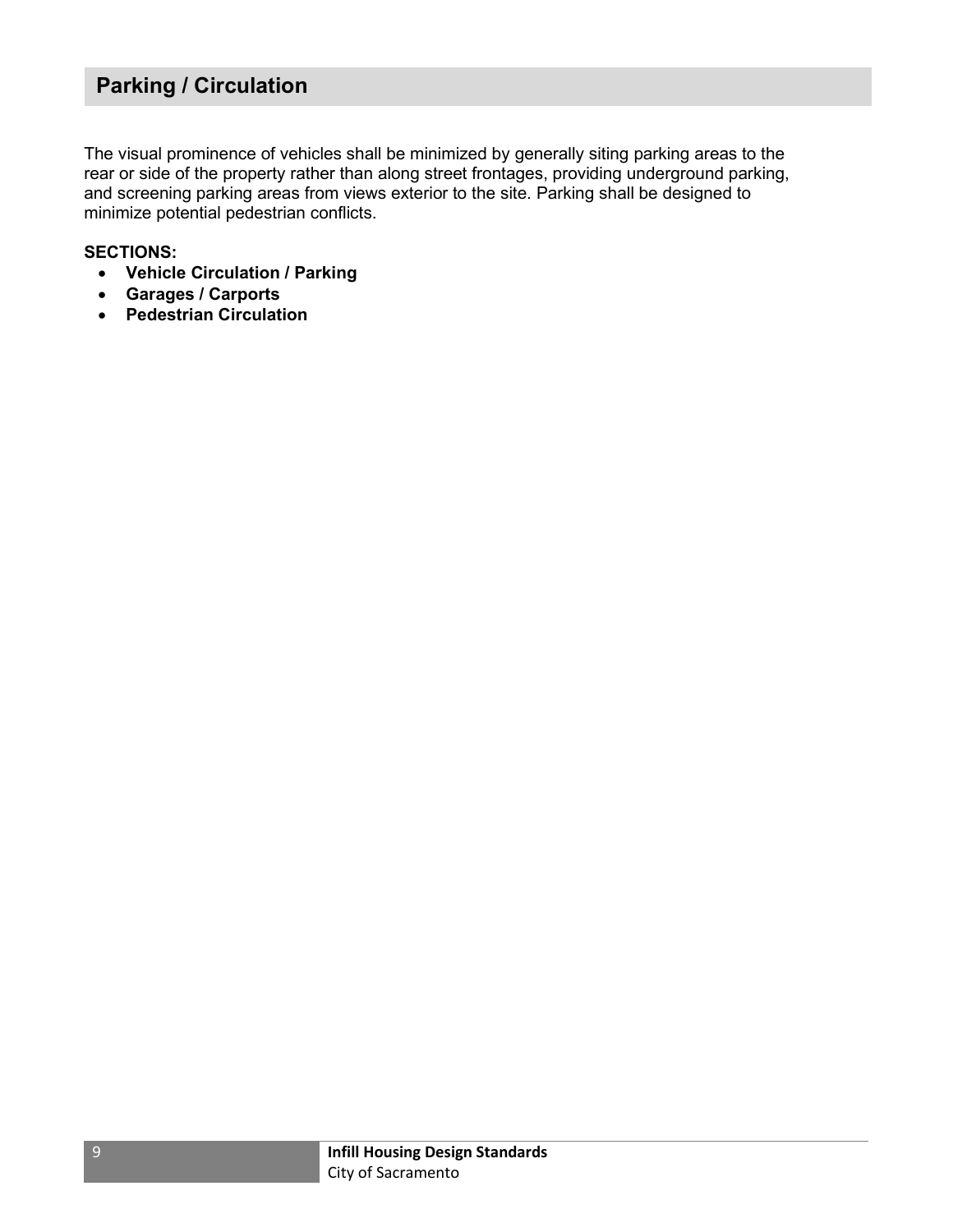#### 4 Vehicle Circulation / Parking

#### Design Principle

Parking shall be located at the rear or interior of the complex, where feasible. Parking lots that face the street or are on the side of duplex or multi-unit housing shall be minimized.

#### **Rationale**

Residential structures shall encourage residents to have an active relationship with the street(s) adjacent to the development. To this end, parking lots shall be located at the rear or in the interior of the development so as not to interfere with access to the street or interior common spaces

- 4-1 Surface parking lots and garages shall be located to the side or rear of buildings or in basements and not adjacent to public roadways.
- 4-2 Landscaping a minimum width of 6' clear and walkways a minimum of 4' wide shall be provided between buildings and paved parking areas. Parking directly against buildings is not allowed.
- 4-3 Parking fields are to be constructed as small lots no larger than 50 cars per individual lot and may be interconnected by drive aisles if separated by landscaped medians not less than 10' in width and planted with trees and landscaping.
- 4-4 Covered parking may be provided but it shall not interfere with pedestrian access or access to interior common spaces.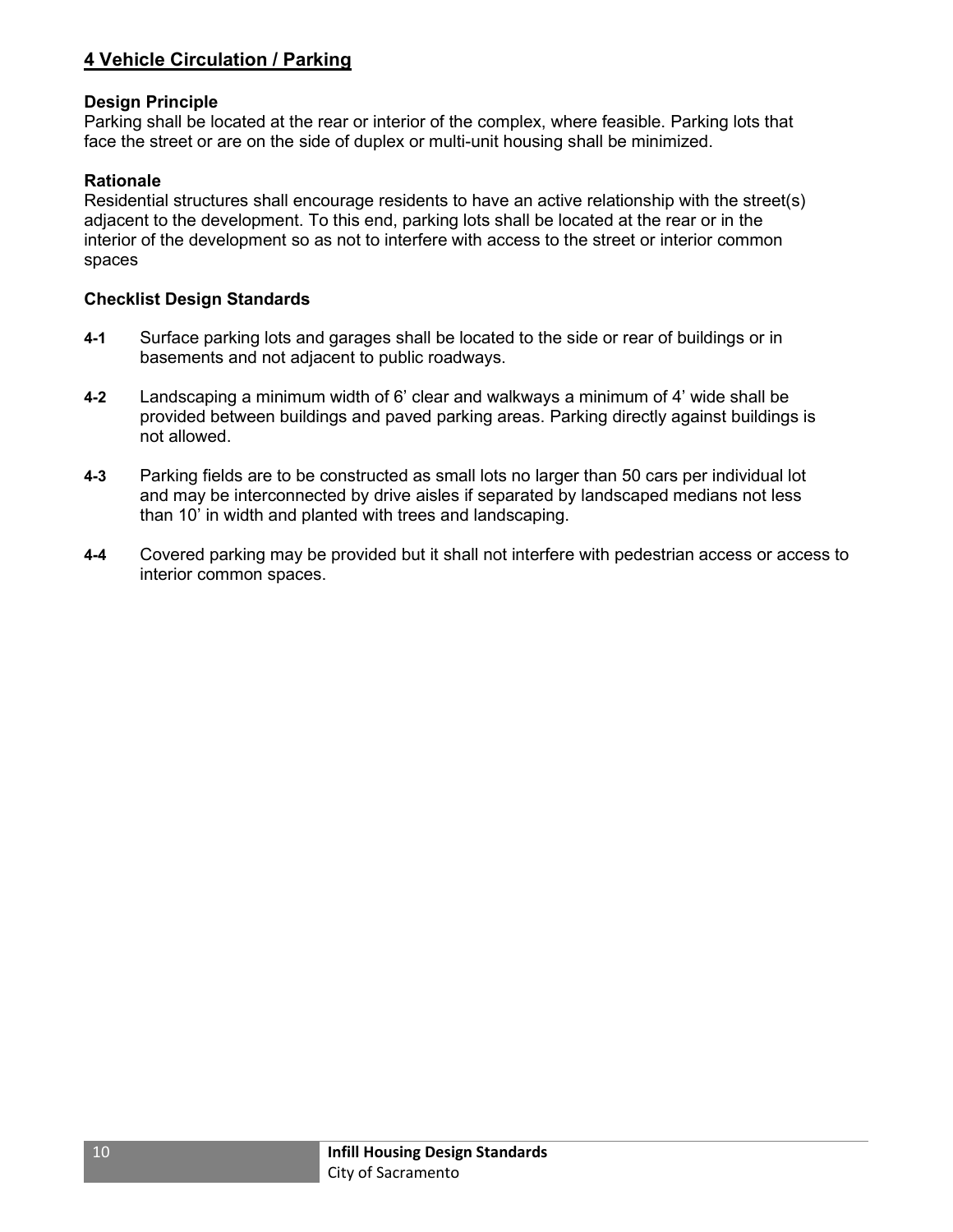#### 5 Garages / Carports

#### Design Principle

The visibility of garages from the public right of way shall be minimized. Garages shall be located beneath, at the side, or at the rear of structures. Garage and carport materials and architectural styles shall complement the materials and styles of the primary buildings.

#### Rationale

Garages are not a desired building element on primary facades or street frontages. To minimize the visual prominence of garages, they shall be placed underneath or at the rear of structures if feasible. Garages shall be grouped in small clusters rather than unbroken lines.

- 5-1 Carport roofs shall match the materials and colors of the structures. If carport roofs are flat or need to vary from the design of adjacent buildings, they shall be located interior to the site and shielded from street views.
- 5-2 Setbacks of garages shall be varied by at least 2 feet between buildings to avoid a singular line of garage walls. Garage entrance shall be on the side or the rear if feasible
- 5-3 Rows of garages or carports around the perimeter of a development are not allowed adjacent to any public street.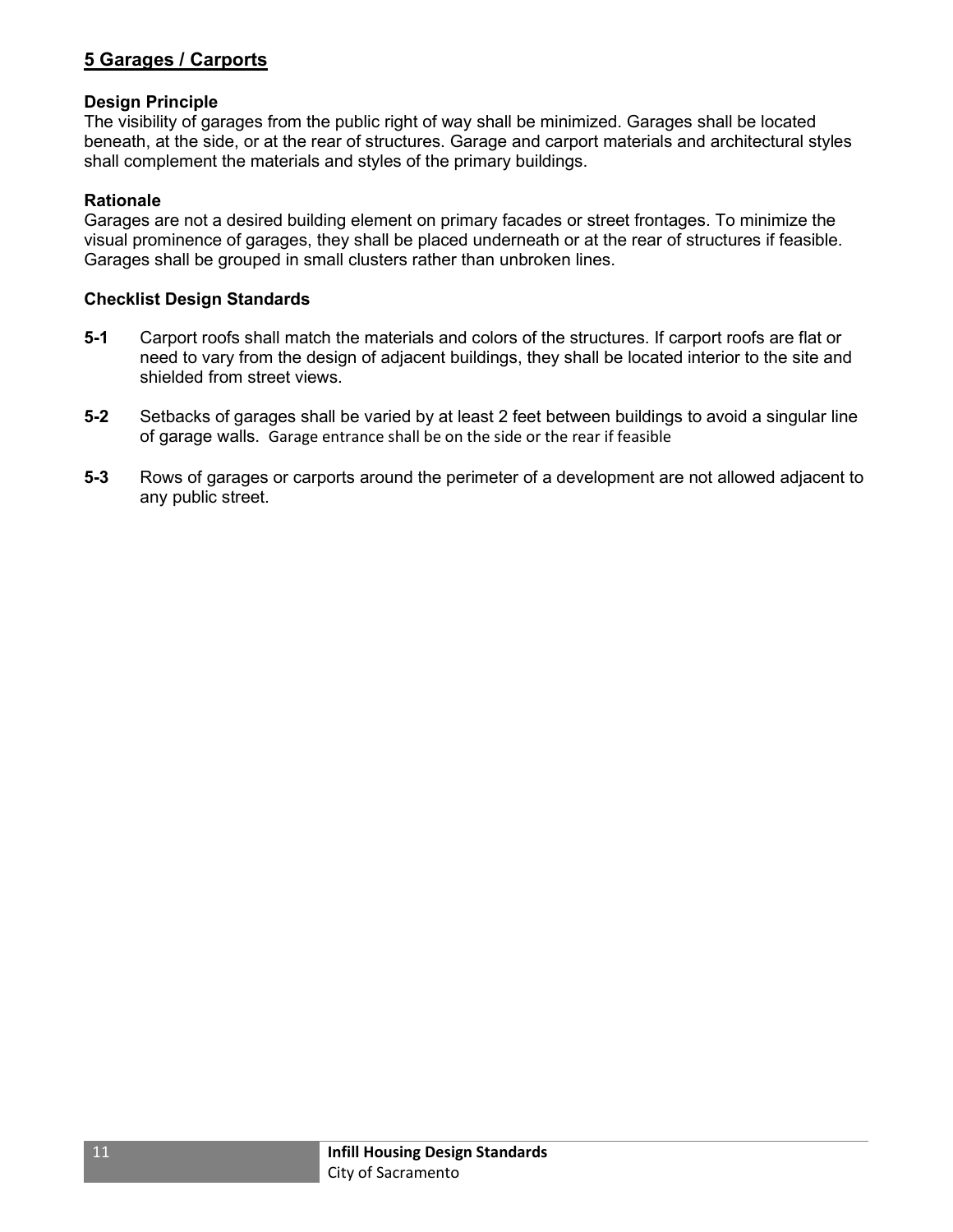#### 6 Pedestrian Circulation

#### Design Principle

Structures shall present a facade that encourages interaction with the street by including entry features, windows, and landscaping along the street side of the building. Structures and site design shall provide protection from moving vehicles for people traveling between buildings and to and from community amenities.

#### Rationale

Structures that are adjacent to a public street shall encourage residents to actively engage with the street through a variety of design elements. In addition to improving the visual quality of the streetscape, design elements shall allow residents to see and be seen from the street, enhancing neighborhood interaction and improving safety. Developments must provide for safe pedestrian connections within a development so that all ages have access to the amnesties of the site.

- 6-1 Pedestrian walkways and paths of travel shall not be combined with, or be a part of driveways unless textures, patterns, and colors are provided to designate pedestrian crossing areas and entries. Pedestrian walkways adjacent to parking areas and driveways shall have a minimum grade separation of 6".
- 6-2 Pedestrian pathways shall include landscaping. Amenities such as trellises and benches shall be provided on any pedestrian path longer than 200 feet.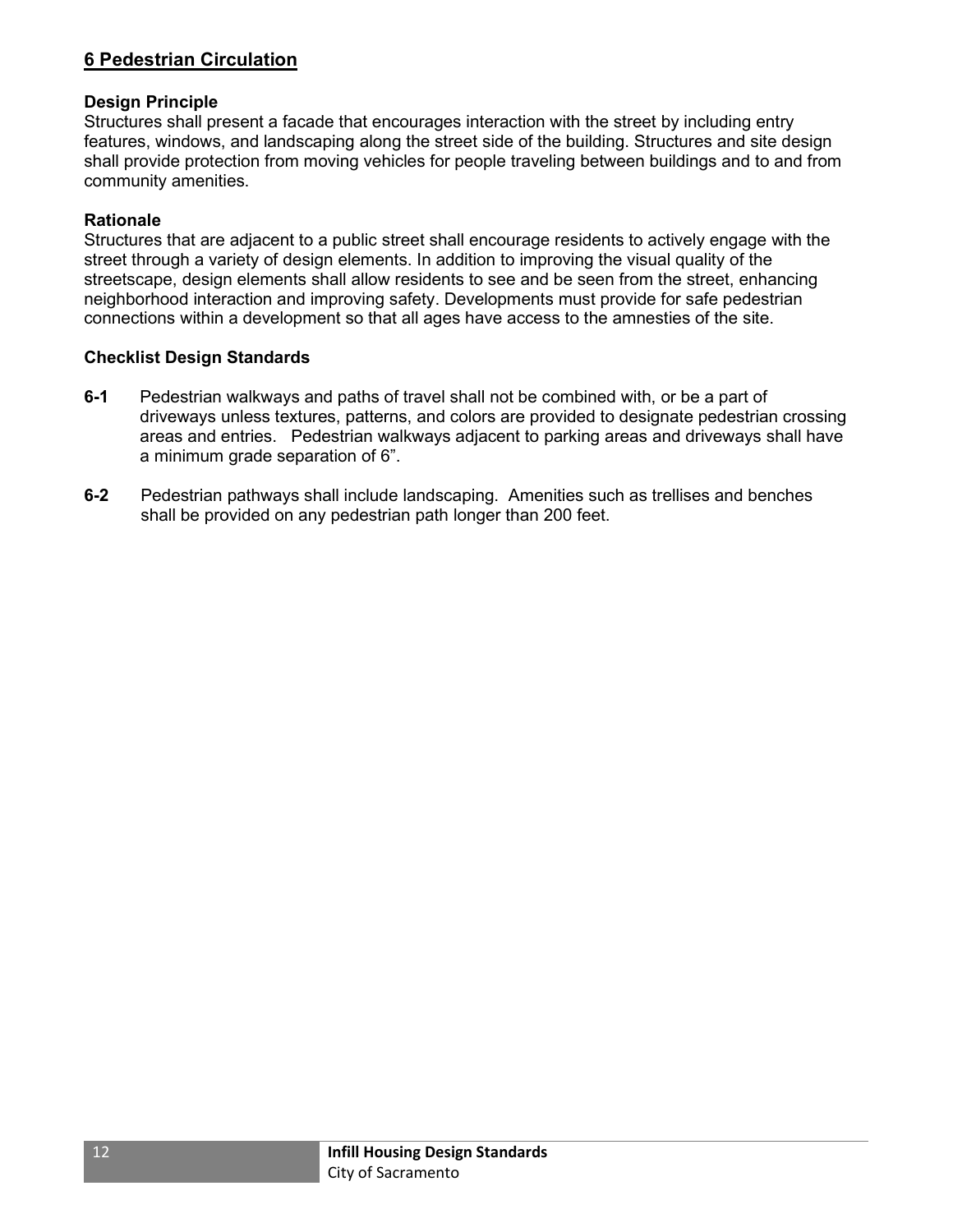## Landscaping / Open Space

Residential projects shall be designed to maximize opportunities for creating usable, attractive, and integrated open space.

Landscaping can be used to complement buildings and to make a positive contribution to the aesthetics and function of the specific site and the area. Planted areas shall be used to enhance the appearance of structures, define site functions, and screen undesirable views.

Open space areas shall be linked among adjacent developments to allow shared open space opportunities, with a goal of providing contiguous regional open spaces and greenbelts.

Usable, attractive and functional open space and landscaping provide for a pleasant and sustainable living environment, which ultimately contributes to property values. Landscaping also provides cooling shade and helps to improve air quality.

#### SECTIONS:

- Common Open Space
- Landscaping
- Irrigation
- Common Open Space for Multi-Unit Dwellings and Mixed-Use Developments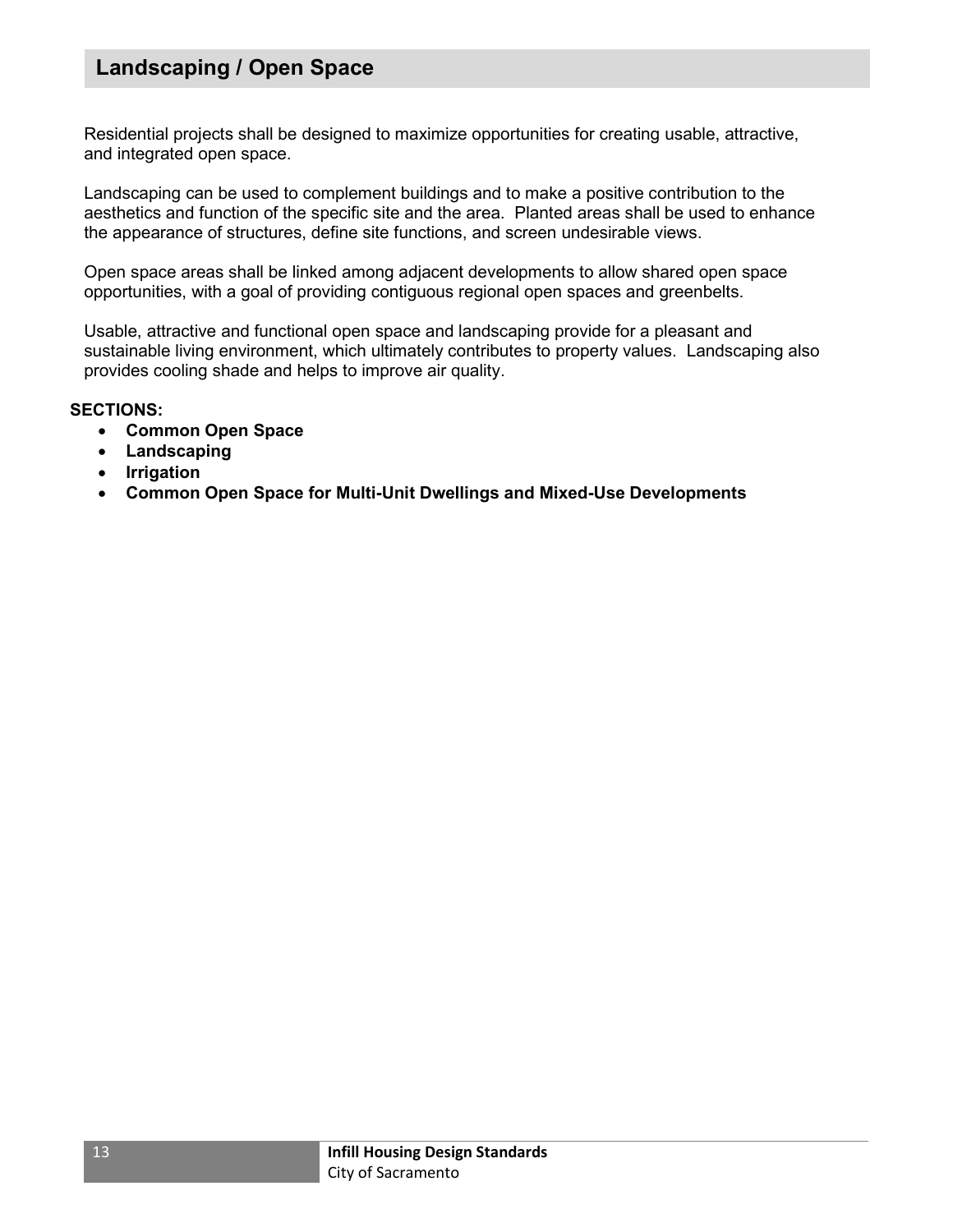#### 7 Common Open Space

#### Design Principle

Common open spaces that are easily accessible and visually appealing shall be provided in multi-unit resident communities. Units that are adjacent to common spaces shall have entry features and windows that open onto those common spaces.

#### Rationale

Common spaces shall ideally foster a sense of community, which can be facilitated by building facades that allow residents to see and use common spaces. Common spaces shall offer amenities that invite use, such as seating, shade, and tot lots.

- 7-1 All units that overlook interior common spaces shall have kitchen, living room, or bedroom windows that allow residents to see the common space areas.
- 7-2 Common facilities that are located on the ground level such as recreation rooms, and laundry and mail areas shall be located adjacent to any ground level common open space and connected by pedestrian ways a minimum of 4 feet wide.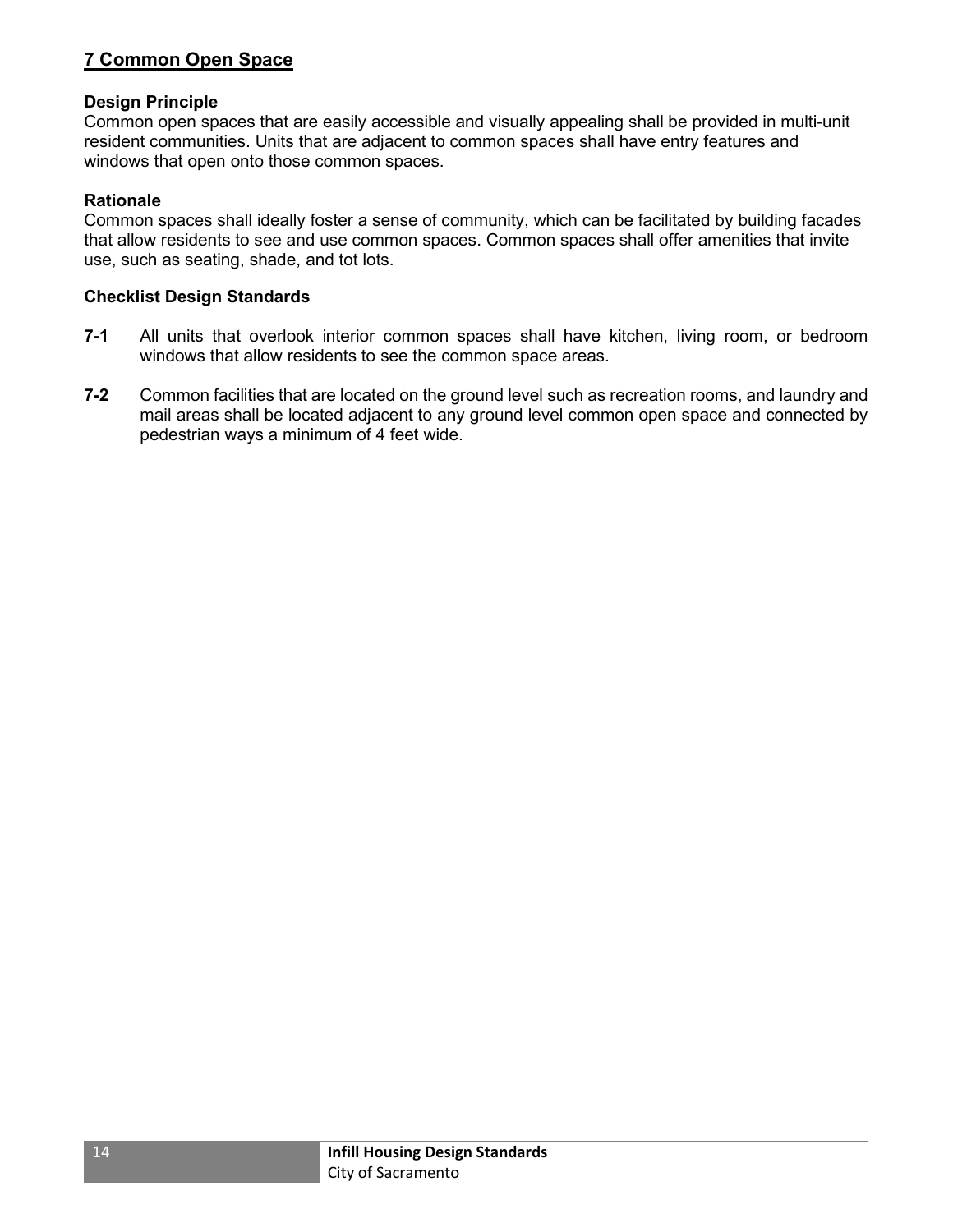#### 8 Landscaping

#### Design Principle

Sacramento native and drought tolerant landscaping shall be provided within all street side setbacks, common areas, and parking lots to provide shade and create visually appealing exterior spaces. Landscaping elements shall be selected not only with consideration for the style of the duplex or multiunit structures but shall also consider native landscaping and drought tolerant properties.

#### Rationale

A variety of landscaping plants and materials can contribute to the visual interest of a neighborhood.

- 8-1 Exterior spaces shall be designed to provide a path of travel to the public street with landscape that includes trees and ground plants.
- 8-2 Street-facing elevations, if provided with a setback, shall be designed with landscaping adjacent to their foundation or porch face.
- 8-3 Landscaping and/or architectural treatments shall be provided to screen views of service elements that include storage areas, trash enclosures, mechanical equipment, transformers, HVAC and other similar elements. Screening shall be either landscaping a minimum of 3 feet high or architectural screens designed to match building features.
- 8-4 Unpaved areas shall be planted with irrigated plant materials.
- 8-5 Architectural features: trellises, arbors, and perimeter garden walls are required to match the building design materials.
- 8-6 All mature landscaping shall follow the two-foot, six-foot rule. All landscaping shall be ground cover, two feet or less and lower tree canopies of mature trees shall be above six feet.
- 8-7 CPTED standards for landscaping shall be followed. Exterior lighting shall be designed in coordination with the landscaping plan to minimize interference between the light standards and required illumination and the landscape trees and required shading.
- 8-8 Only deciduous shade trees are permitted around the east, west and south sides of residences to help reduce cooling loads during the summer and allow solar gain during the winter months.
- 8-9 Trees shall be planted in the setbacks and common areas at intervals appropriate to the full spread of the mature trees as determined by the Department of Public Works Urban Forestry section.
- 8-10 Plant species shall be suitable for the Sacramento climate. Low-water landscaping materials are required. All new landscaping shall comply with the City of Sacramento Water Conservation Ordinance (15.92).
- 8-11 All planting areas, including those designed to accommodate the 2-foot overhang on parking spaces, shall be landscaped with groundcover or other planting materials.
- 8-12 Landscaping shall not impede access to fire hydrant connections.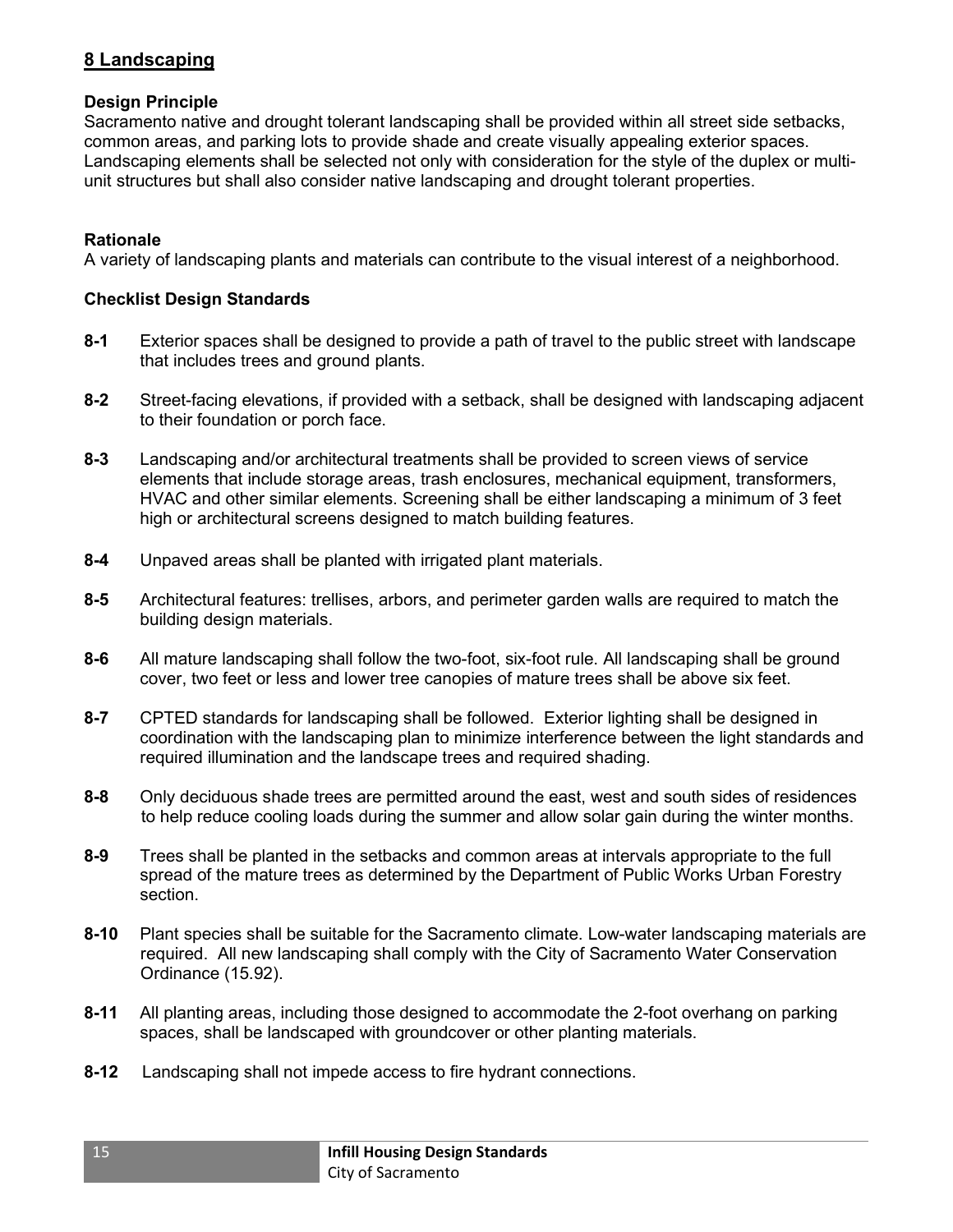### 9 Irrigation

#### Design Principle

An automated irrigation system shall be provided for new construction to maintain the health and positive appearance of all landscaped areas.

#### **Rationale**

The seasonal extremes of the Sacramento climate make regular irrigation of planted areas mandatory. Automated irrigation ensures regular and consistent watering and is desirable for the health of landscaping.

- 9-1 An automated irrigation system shall be installed to provide coverage of all irrigated landscaped areas.
- 9-2 Irrigated landscape areas shall comply with the City of Sacramento's Water Efficient Landscape Requirement (15.92)
- 9-3 Automated controllers with rain shut-off valves are required.
- 9-4 Irrigation controls must be screened from view by landscaping or other attractive site materials.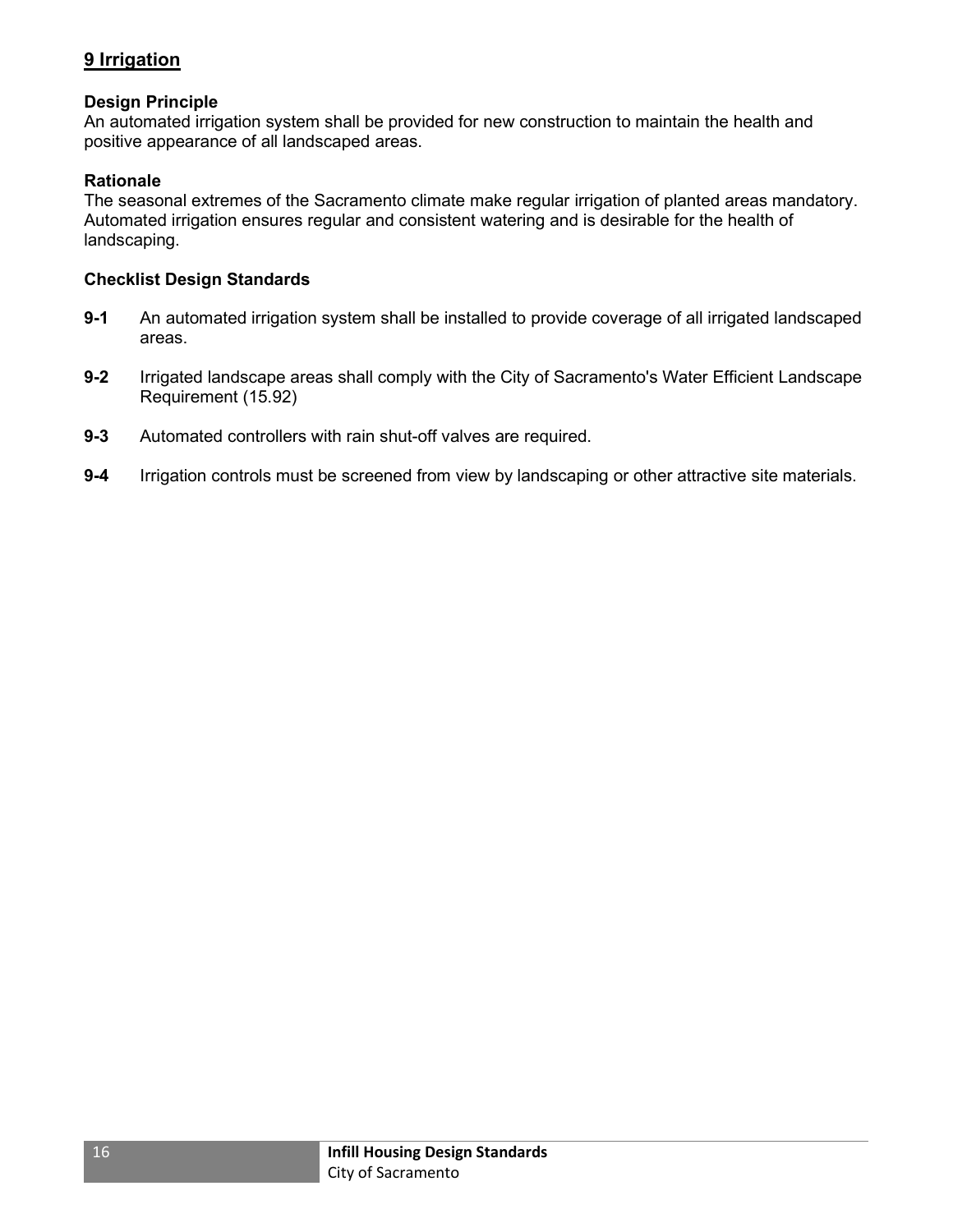#### Design Principle

Common open space shall be situated to allow for shared open space opportunities among all multiunit residents.

#### **Rationale**

Usable, attractive and functional space and landscaping provide for a pleasant and sustainable living environment and safe outdoor play area.

- 10-1 Multi-unit projects of more than 10 units shall include delineated common use space.
- 10-2 Exterior common areas shall be accessible by a walk a minimum of 4 feet wide and disabled accessible from all buildings and connected by a comprehensive, on-site pedestrian circulation system.
- 10-3 The placement of air conditioning and other mechanical equipment shall not reduce provided private open space by more than 10%.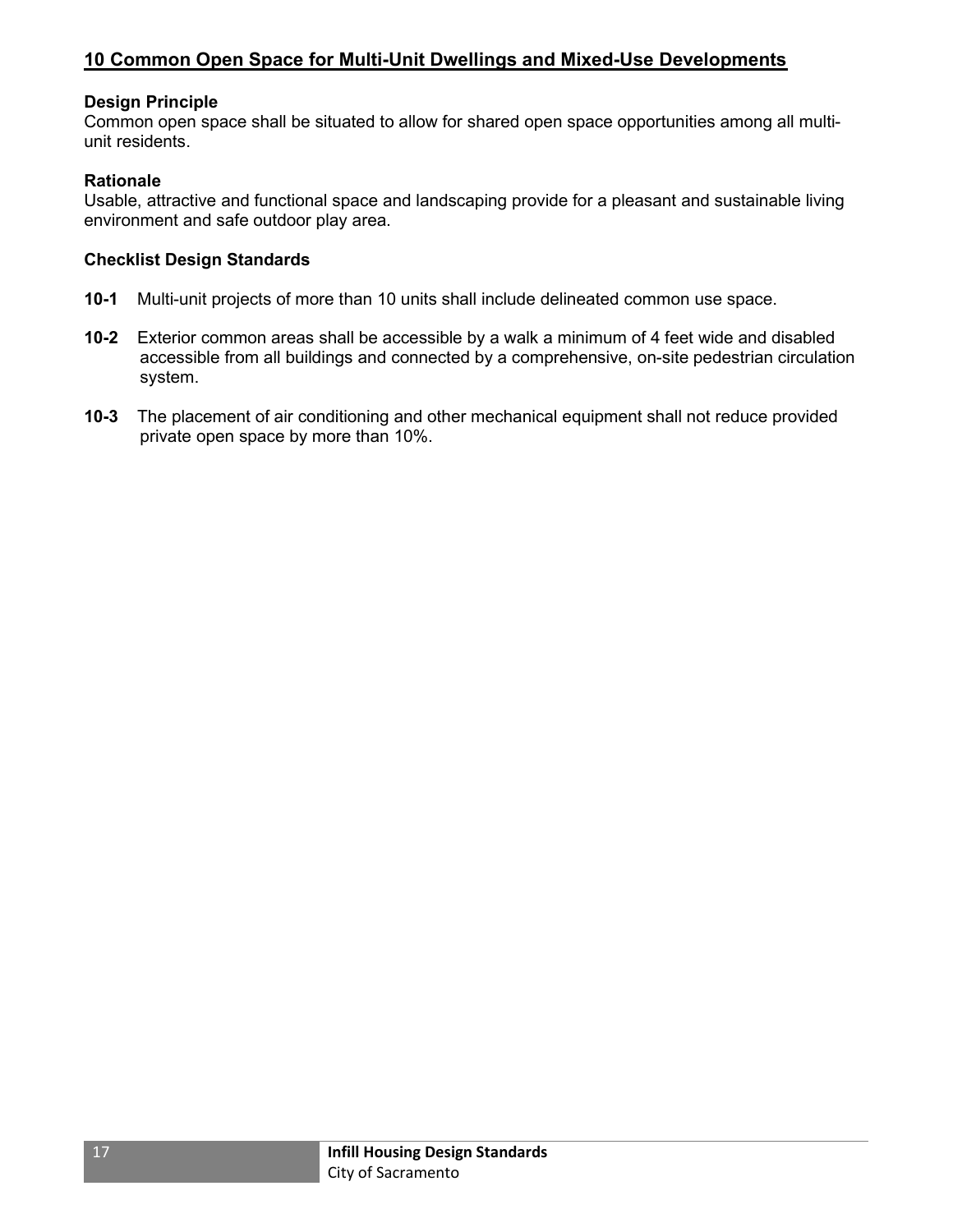## Lighting / Security

Residential projects shall be designed with no gaps in lighting and with eyes on the street and crime prevention through environmental design in mind.

#### SECTIONS:

- Lighting
- Security / Crime Prevention Through Environmental Design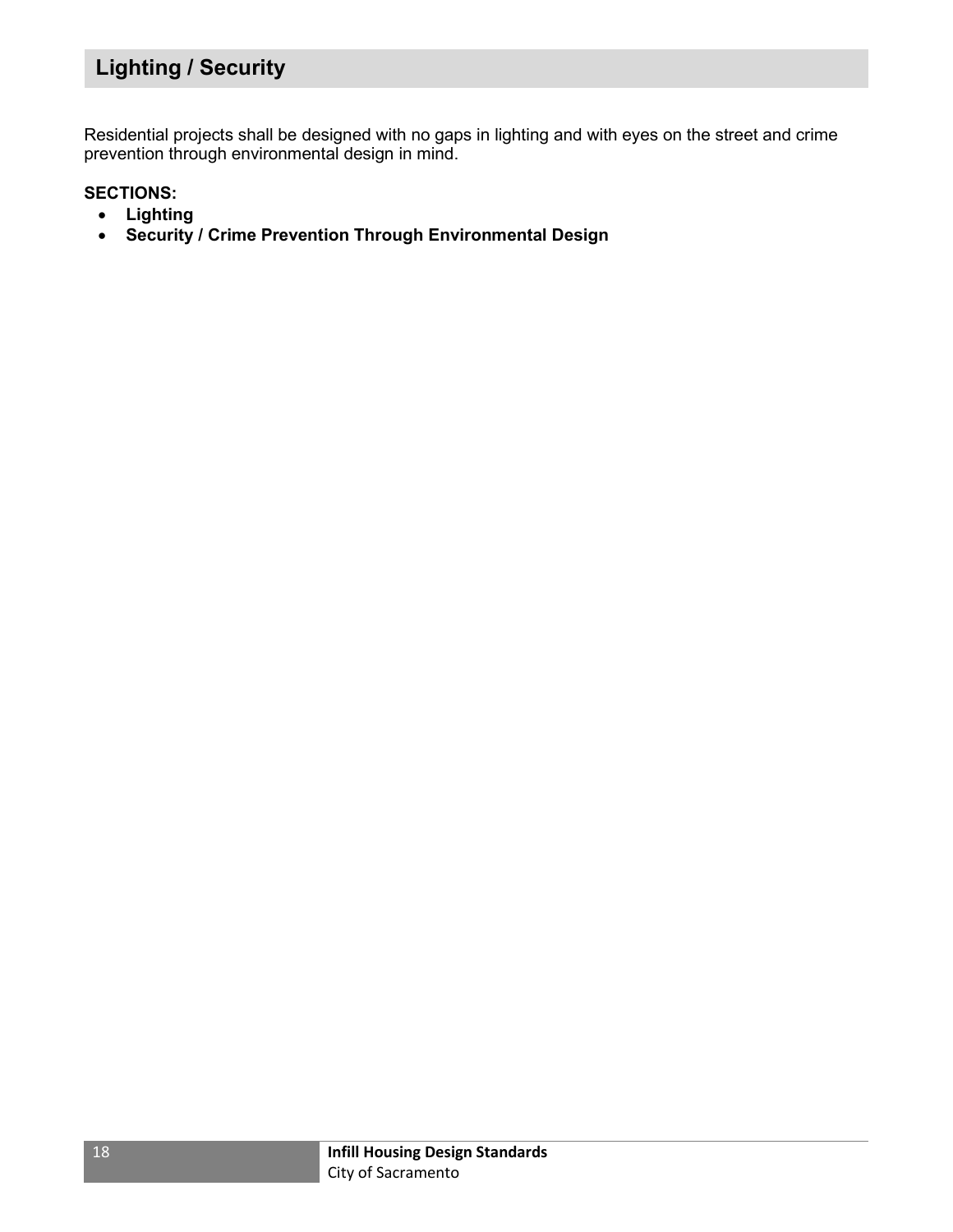#### 11 Lighting

#### Design Principle

Project lighting shall respect the scale and character of the adjacent residential neighborhood. Lighting shall not intrude or create a nuisance towards adjacent properties. At the same time, lighting shall provide for adequate visibility and security for residents.

#### Rationale

Lighting not only provides for increased security and visibility but can also contribute to the design of a project.

- 11-1 Exterior lighting shall not be wall mounted industrial light packs and shall be the same architectural style of the building.
- 11-2 Parking areas and entry drives shall be lighted to facility pedestrian movement and safety meeting CPTED Standards. Lighting shall be provided for pedestrian safety as required by City code. Lighting shall be contained within the project property boundaries as required by City code. Pole mounted lighting shall be no taller than 16 feet.
- 11-3 Pedestrian path poles shall not be taller than 12 feet. Site lighting shall be contained within the property boundaries. Exterior lighting shall be shielded or otherwise designed to avoid spill-over illumination to adjacent streets and properties. Provide a Photometrics plan to demonstrate light containment on site and compliance with CPTED standards for light maximum, minimum and contrast.
- 11-4 All outdoor lighting shall provide even light around the property. Exterior walkways, alcoves, plazas and passageways shall be illuminated to a maintained minimum of  $\frac{1}{4}$  foot candles per square foot of surface area at a 2-foot candle average and a 4:1 average to minimum ratio. Exterior lighting shall be white light using LED lamps with full cutoff fixtures to limit glare and light trespass. Color temperature shall be between 2700K and 4100K. Lights shall be on at night with photosensitive timers so they go on at dusk and off at dawn.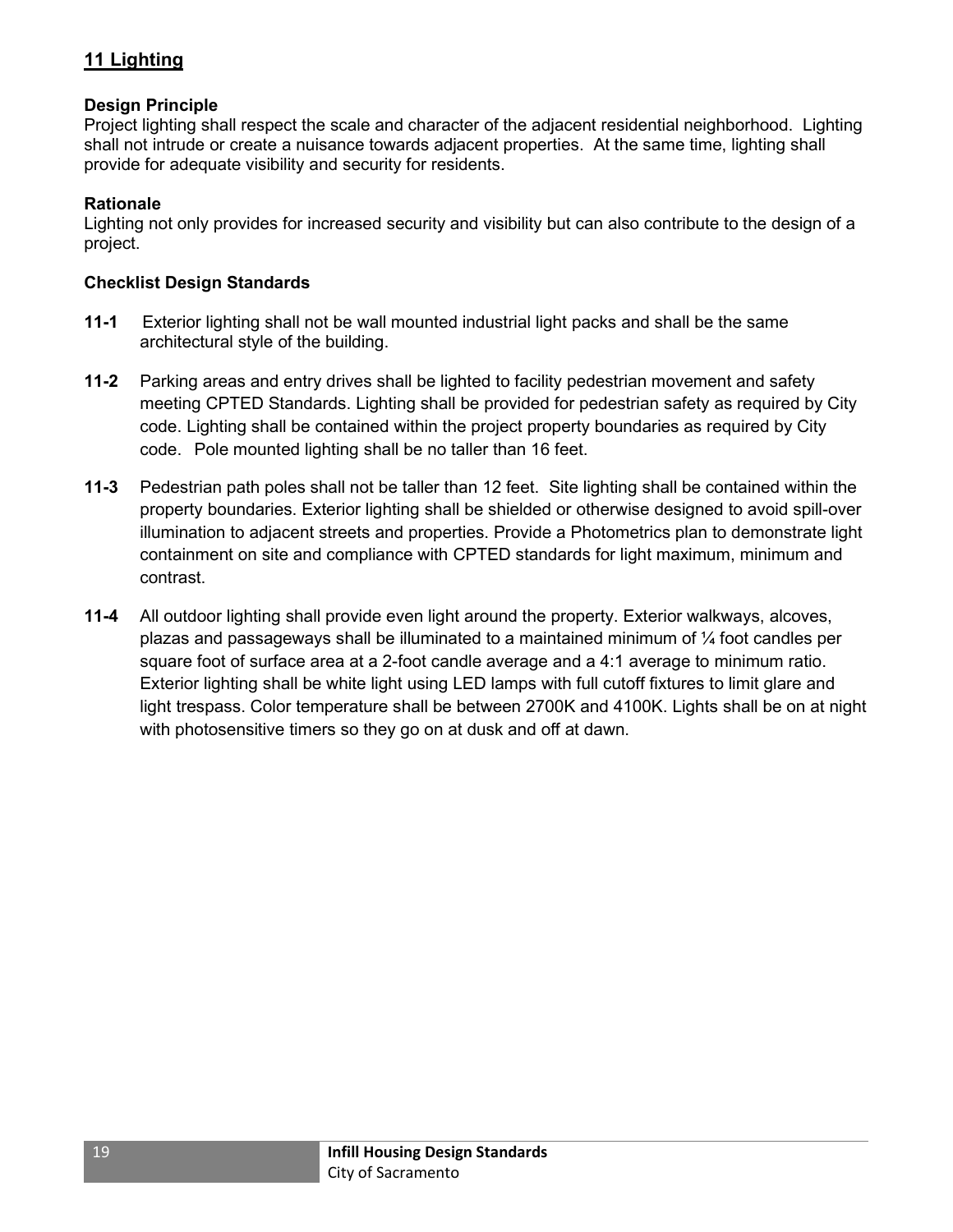#### Design Principle

Crime Prevention Through Environmental Design – or CPTED, is the proper design, maintenance, and use of the built environment.

#### **Rationale**

CPTED shall be incorporated into a design to enhance the quality of life and reduce both the incidence and the fear of crime.

- 12-1 For security, where landscaping is provided between the sidewalk and a building entrance or window, shrubbery above 30" in height is prohibited.
- 12-2 Windows shall be free of obstructions, such as bushes, trees, and walls, so that there are clear views from inside the dwelling units to streets, common spaces, and parking spaces.
- 12-3 Barriers between outdoor areas on the project property, such as fences and walls, shall be designed to be at least 50% transparent.
- 12-4 Shared facilities, such as laundry rooms or mail rooms shall be located adjacent to primary residential and community uses such as clubhouses and doors to these shared facilities shall have windows with direct views to pedestrian walkways.
- 12-5 All exterior unit doors shall have wide-angle viewers (peep holes).
- 12-6 All exterior doors, alcoves, hallways, stairwells, parking areas, pedestrian walkways, and recessed areas shall be illuminated with wall or ceiling mounted light fixtures and connected to photosensors.
- **12-7** There shall be a clear transition between the City sidewalk or public property, and the development's property. This is to be achieved through changes in pavement textures or landscaping.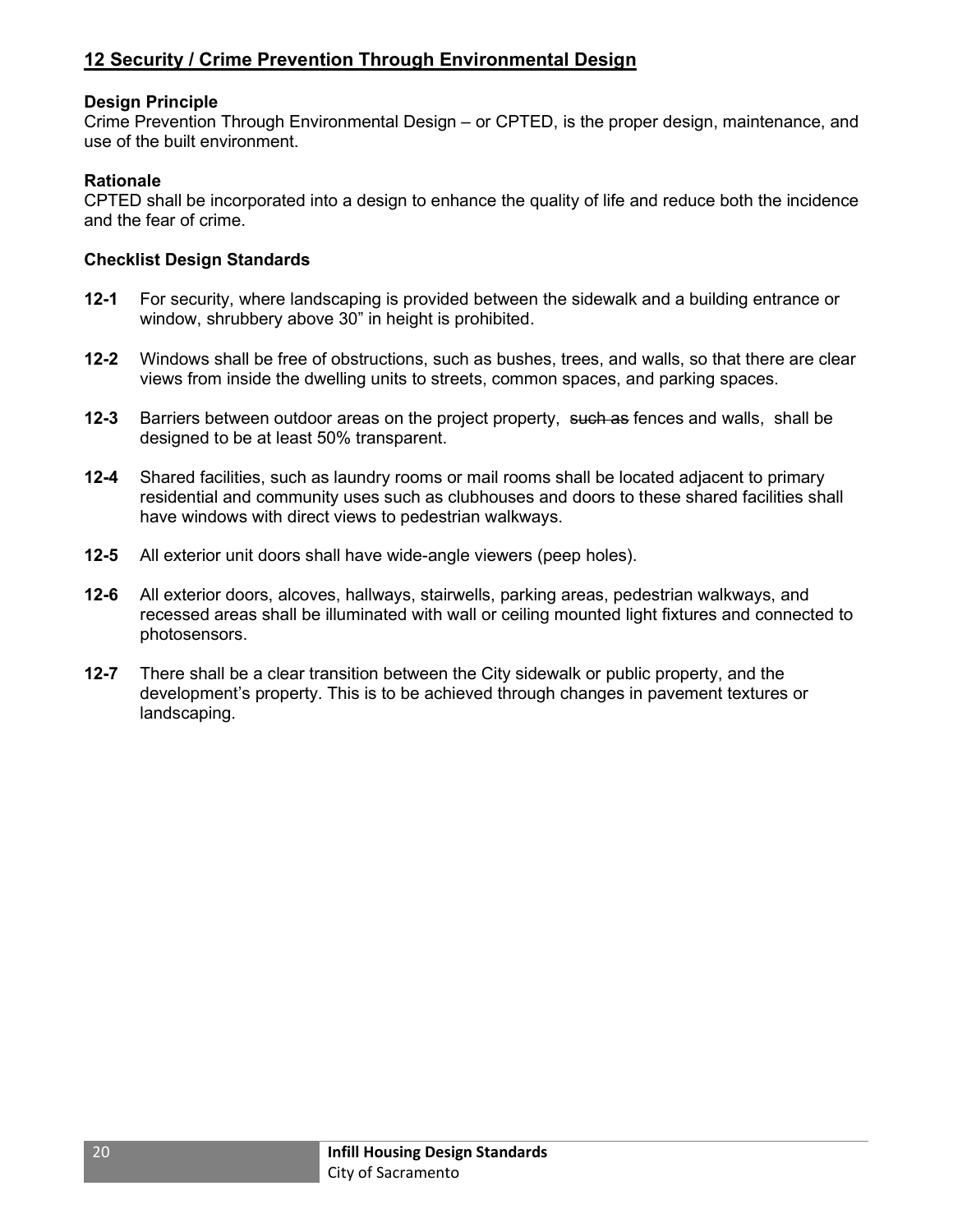## Accessory Structures / Infrastructure

Amenities and accessory structures (such as community rooms, mail rooms/kiosks, recreation rooms, garages, carports etc.) shall be centrally located and easily accessible by residents. Service elements and infrastructure such as trash enclosures, loading docks and mechanical equipment shall be located away from street views.

#### SECTIONS:

- Storage / Accessory Structures / Mechanical / HVAC / Utility Equipment
- Trash / Recycling Enclosures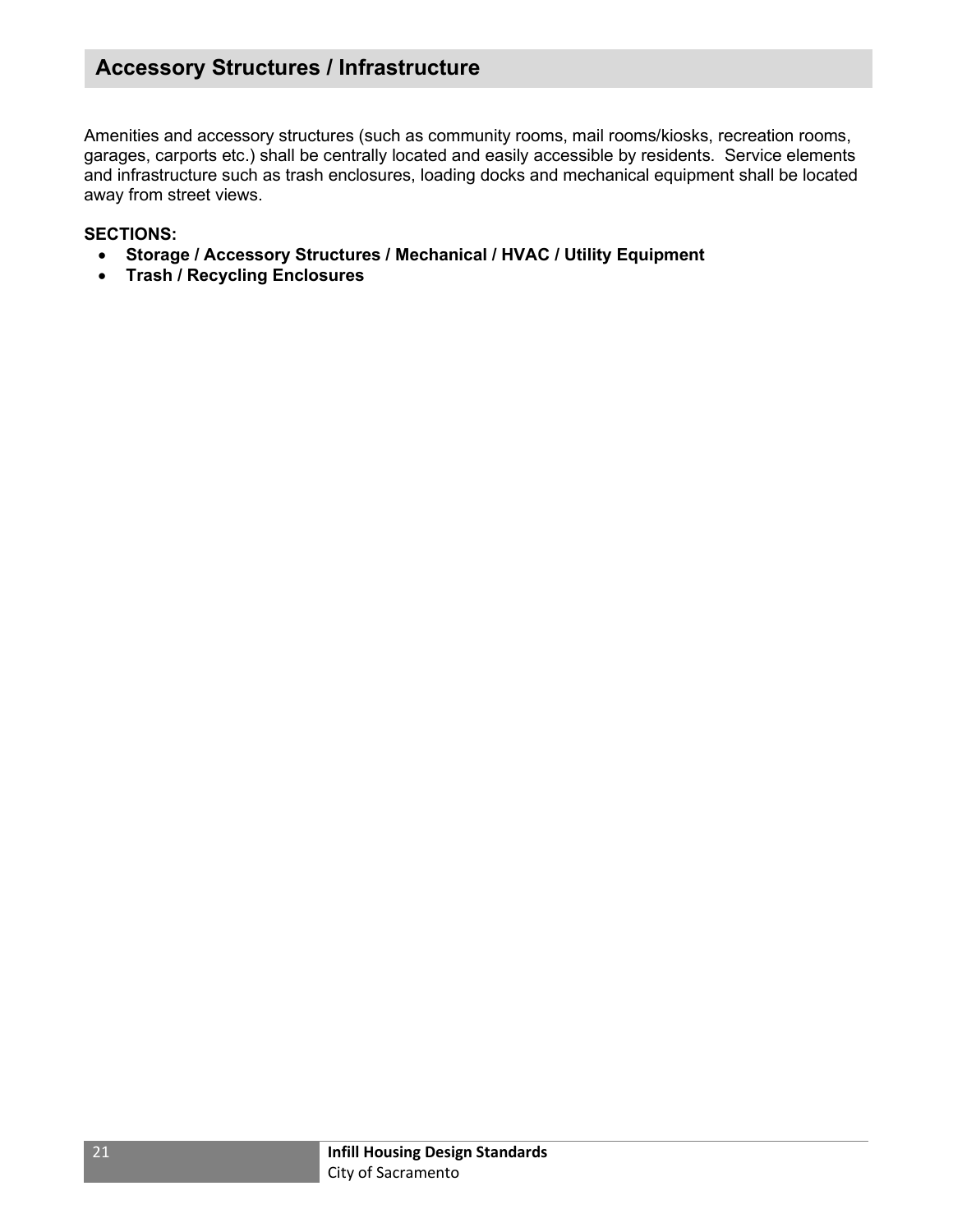#### Design Principle

Service elements and infrastructure such as loading docks and mechanical equipment shall be located away from street views.

#### **Rationale**

Unsightly and poorly located service elements can detract from the compatibility with main building designs and create hazards for pedestrians and autos.

- 13-1 The roof pitch of accessory structures shall be the same as the roof slope of primary structures. Materials and colors shall also match the primary structures.
- 13-2 When provided, resident storage areas shall be integrated into the building design. Storage facilities integrated with carports shall have architectural treatment to match the buildings.
- 13-3 Mechanical equipment (e.g., heating, cooling, antennas, satellite dishes, air conditioners or similar mechanical devices) shall be concealed with ground mounted walls or fencing or if roof mounted, with mechanical screens or roof wells.
- 13-4 Utility equipment such as transformers, electric and gas meters, electrical panels and junction boxes on primary public street views shall be screened by walls and/or landscaping.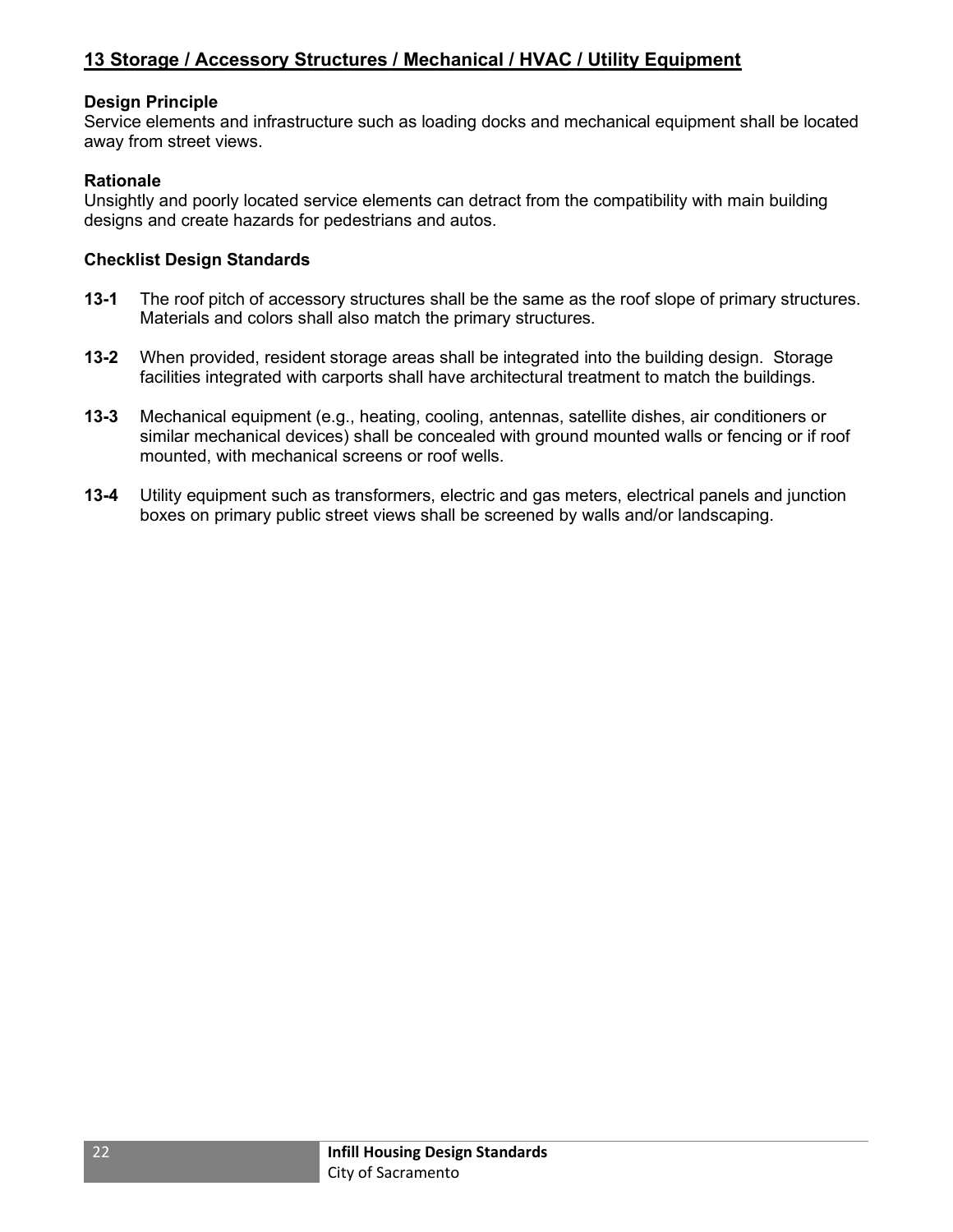#### 14 Trash / Recycling Enclosures

#### Design Principle

Trash enclosures shall be located away from street views and shall have roofs.

#### Rationale

Unsightly and poorly located service elements can detract from the compatibility with main building designs.

- 14-1 Trash enclosures shall comply with City standards for construction. Enclosures are to contain both waste disposal and recycling containers. Provide for green waste and organic food waste containers if required. Containers shall not block each other for access to the user or for trucks emptying them.
- 14-2 All enclosures shall have access routes that do not have vertical curbs in the path of travel to the truck. Materials for sidewalk or driveway access are to be concrete and flat to prevent wheels from becoming stuck.
- 14-3 Trash storage areas are to be located away from any views from the public right of way.
- 14-4 Trash enclosures are required to be constructed of concrete block. Split face block, brick, stucco or similar quality materials are allowed. The use of unsurfaced concrete block is not allowed.
- 14-5 Landscaping is required at the solid walls of any trash enclosures for screening.
- 14-6 Trash enclosures that include a roof shall have a roof that matches the building design.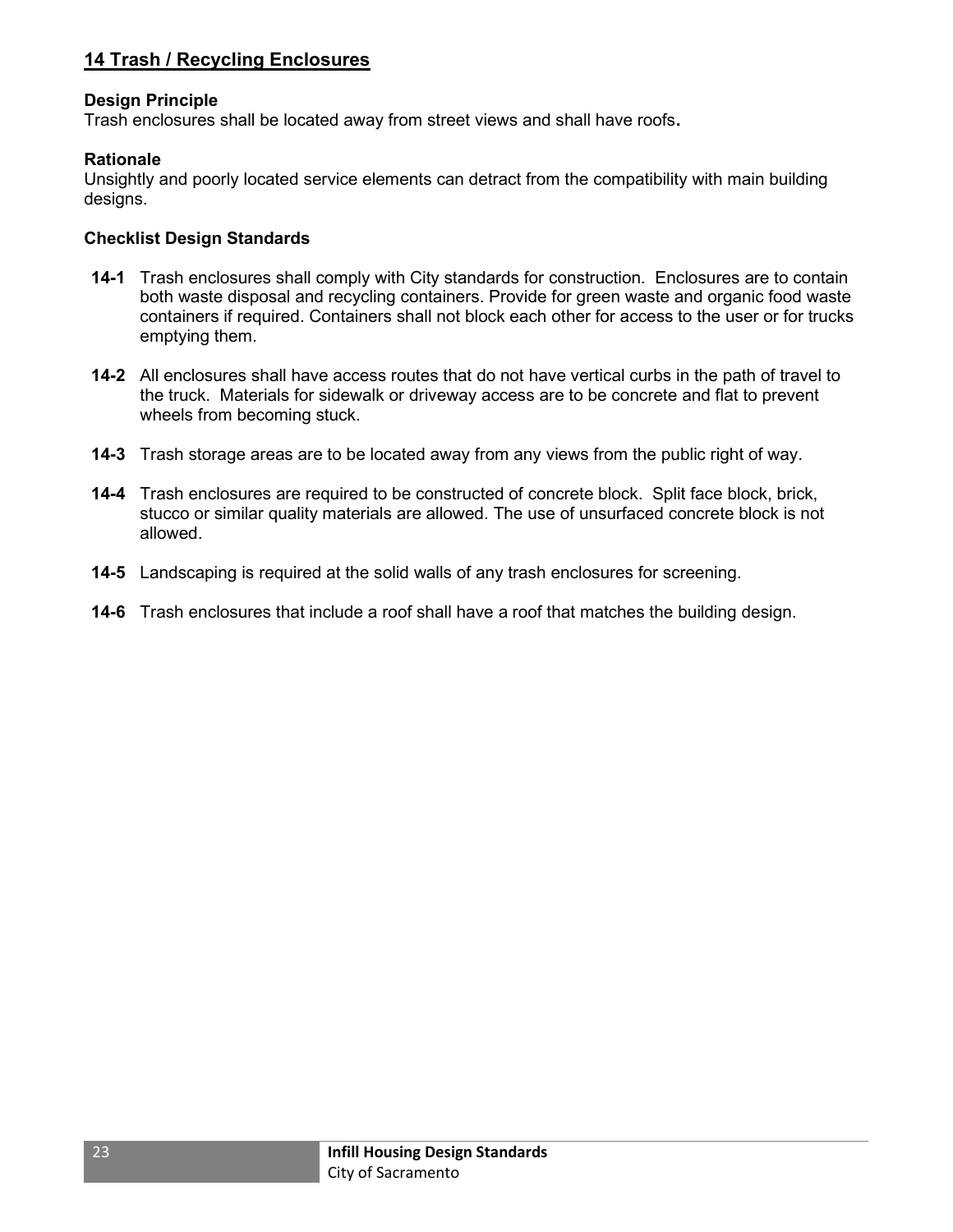## Fencing / Walls

It is important for multi-unit projects to have connections to the surrounding neighborhood or streets, but at the same time promote the safety of residents.

Where fencing and gating are part of a project, they shall be integrated into the overall design which contributes to the long-term value of a project, and the neighborhood as well.

#### SECTIONS:

• Fencing / Walls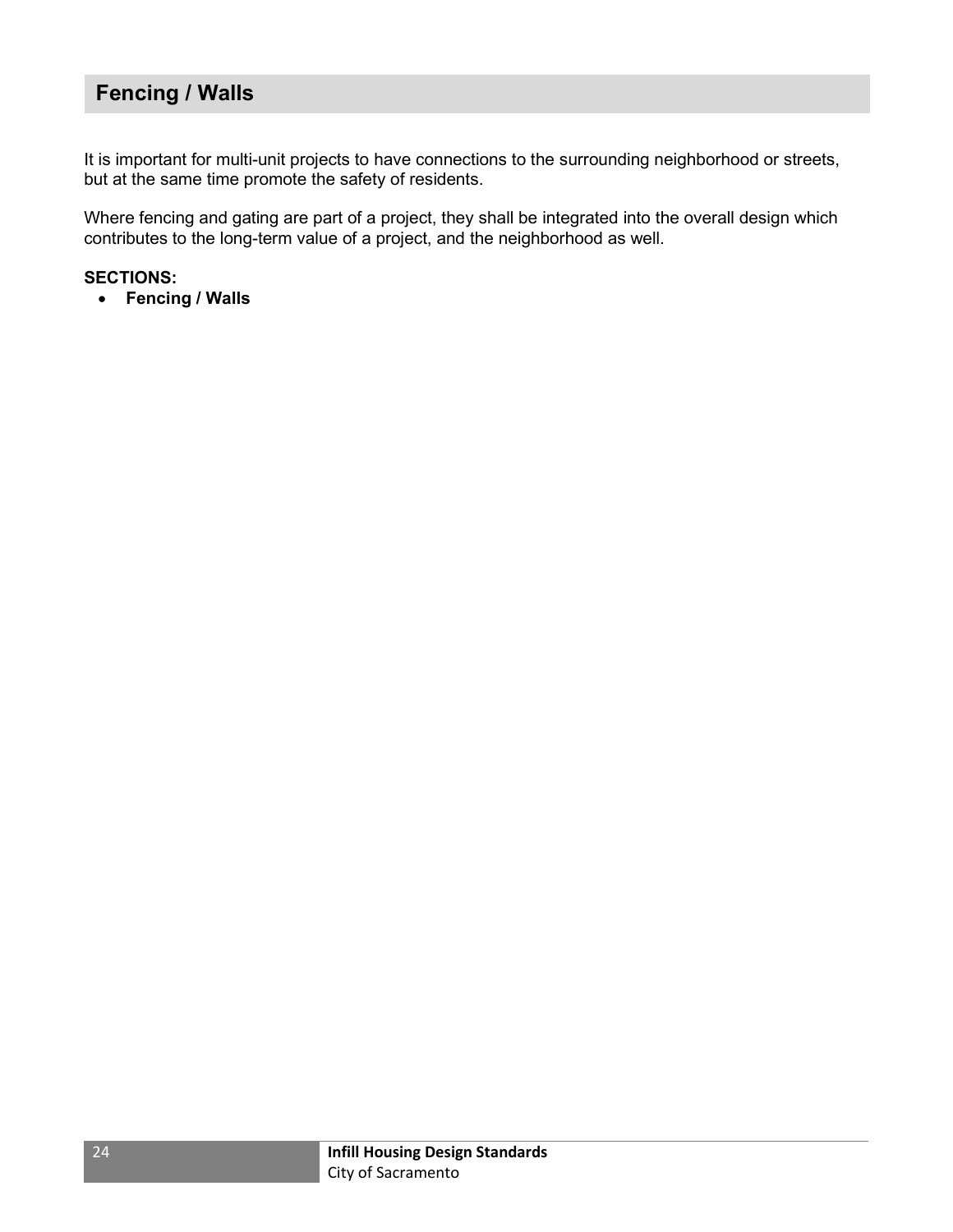#### 15 Fencing / Walls

#### Design Principle

Fencing shall complement the design of the buildings and not obstruct physical or visual access.

#### **Rationale**

Although the City recognizes the need for security measures, it is not recommended that multi-unit projects become walled-in enclaves with few connections to the surrounding neighborhood or streets. Where fencing and gating are part of a project, they shall be integrated into the overall design and still allow direct connection to City sidewalks.

- 15-1 Sound walls, masonry walls or fences shall be designed with changes in plane, height, material or material texture. Masonry walls shall change material, plane, or height every 100 feet. Fences shall have masonry columns every 40 feet. Tubular iron architectural fencing may be continuous in height and material.
- 15-2 Gating shall be the same style of the fencing.
- 15-3 Acceptable fencing materials include tubular architectural metal, wrought iron/brick mix, hedges, brick, split faced concrete block and wood. Chain link fencing, barbed wire, and security tops to metal tubular fencing are not allowed.
- 15-4 Fencing shall not create a complete barrier to pedestrian movement to or within the site. Provide for pedestrian gates that are accessible and code compliant.
- 15-5 Fencing shall not block or impede the use of hydrants or fire department connections or hydrants. All gates shall have "knox" access for emergency use subject to review and approval by the City of Sacramento Fire Department.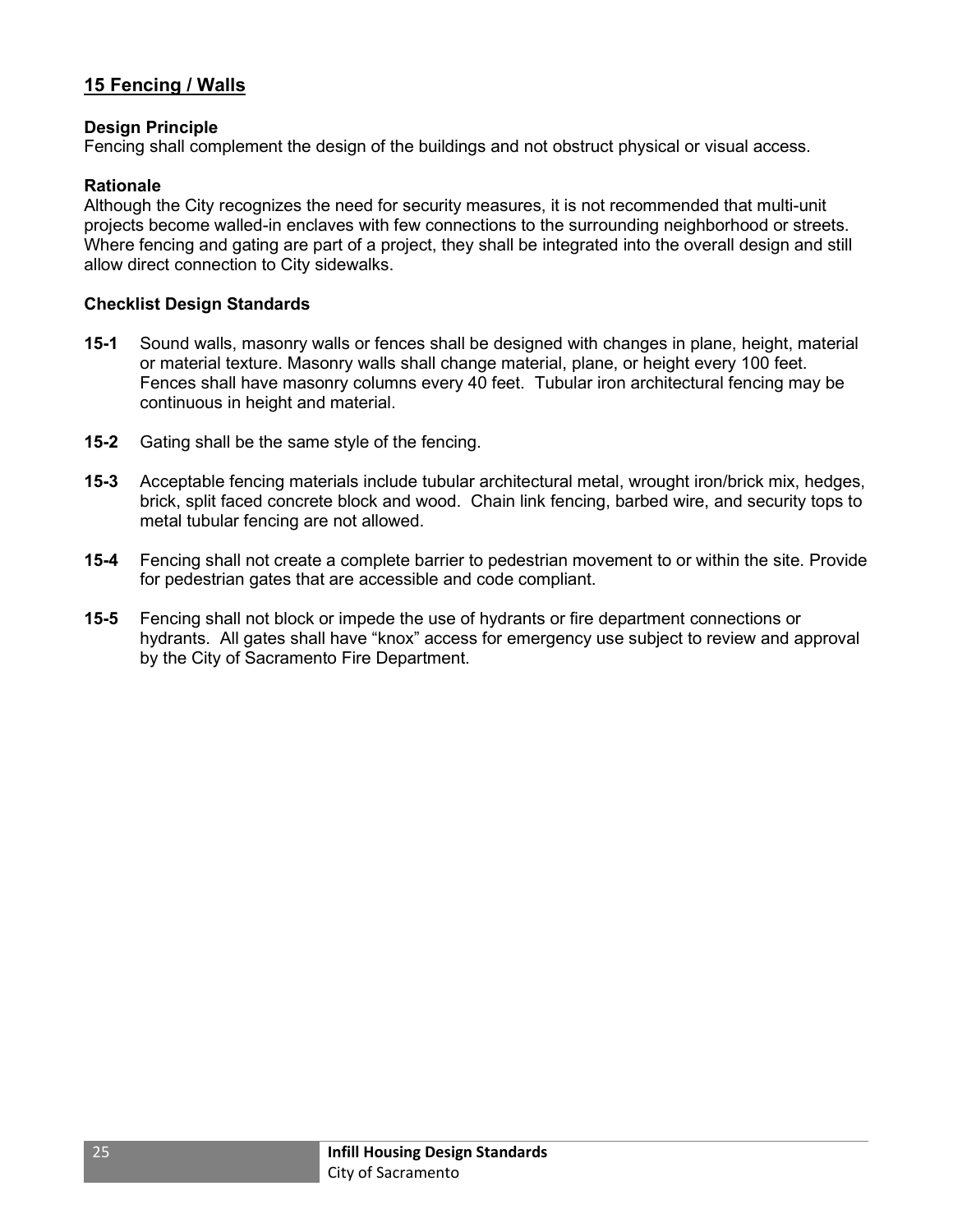## Drainage / Water Quality

In accordance with the Federal Water Pollution Control Act (also known as the Clean Water Act), the City is required to implement a Comprehensive Stormwater Management Program in order to reduce pollutants in urban runoff to the maximum extent practicable.

#### SECTIONS:

• Parking Lots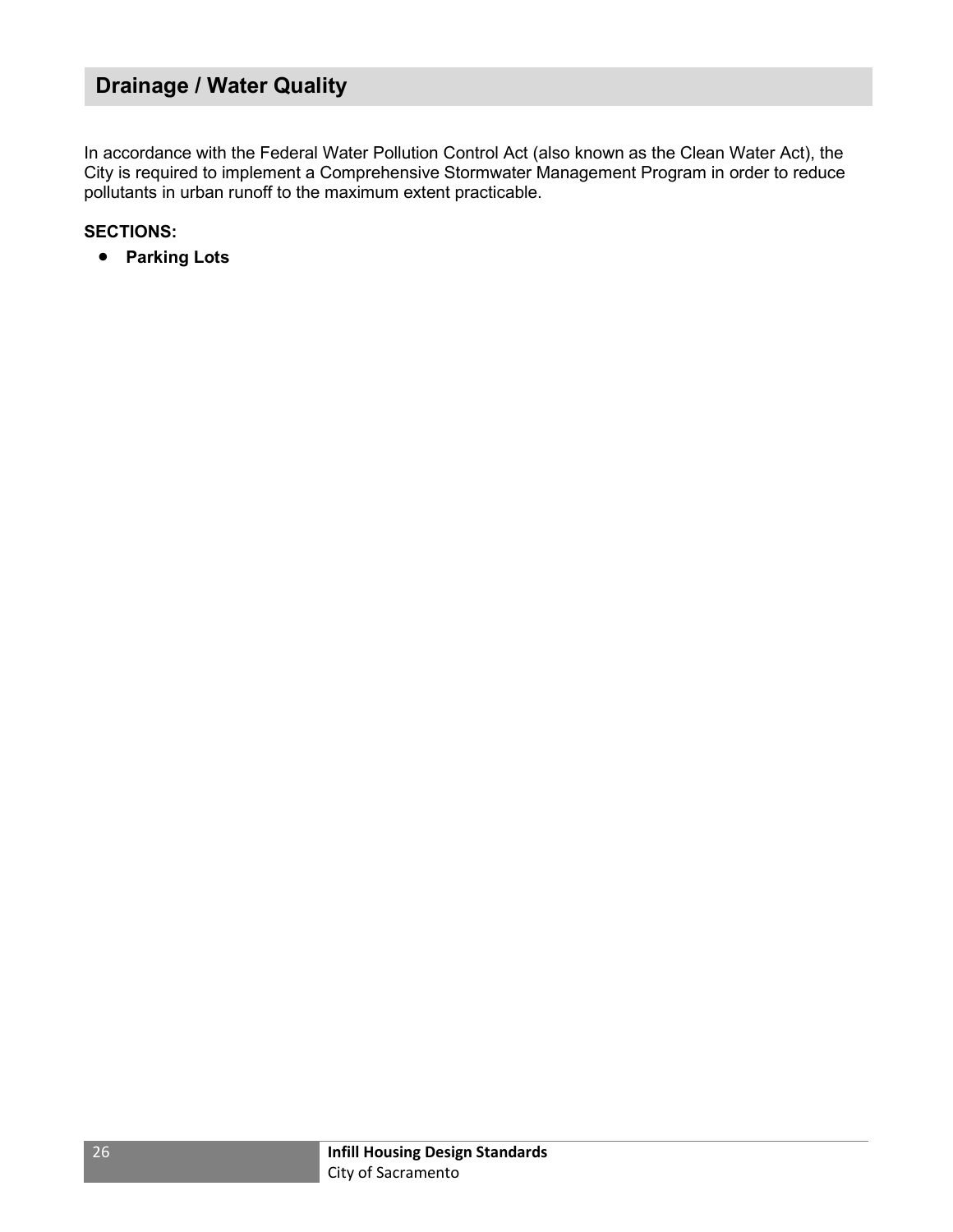#### 16 Parking Lot Water Quality

#### Design Principle

New multi-unit development shall incorporate design features which provide for on-site source and treatment of urban runoff.

#### **Rationale**

Controlling urban runoff pollution from new developments during and after construction is critical to the success of Sacramento's Comprehensive Stormwater Management Program (CSWMP).

- 16-1 Parking lots which are part of new developments with one acre or more impervious area are required to provide treatment control measures that capture and treat stormwater runoff through settling, filtration, and /or biodegradation. The treated runoff must then be released to the storm drain system or percolated into the ground.
- 16-2 Integrate treatment measures with areas used for landscaping. Vegetated swales and filter strips, if required, shall meet the Department of Utilities, Stormwater Management Program.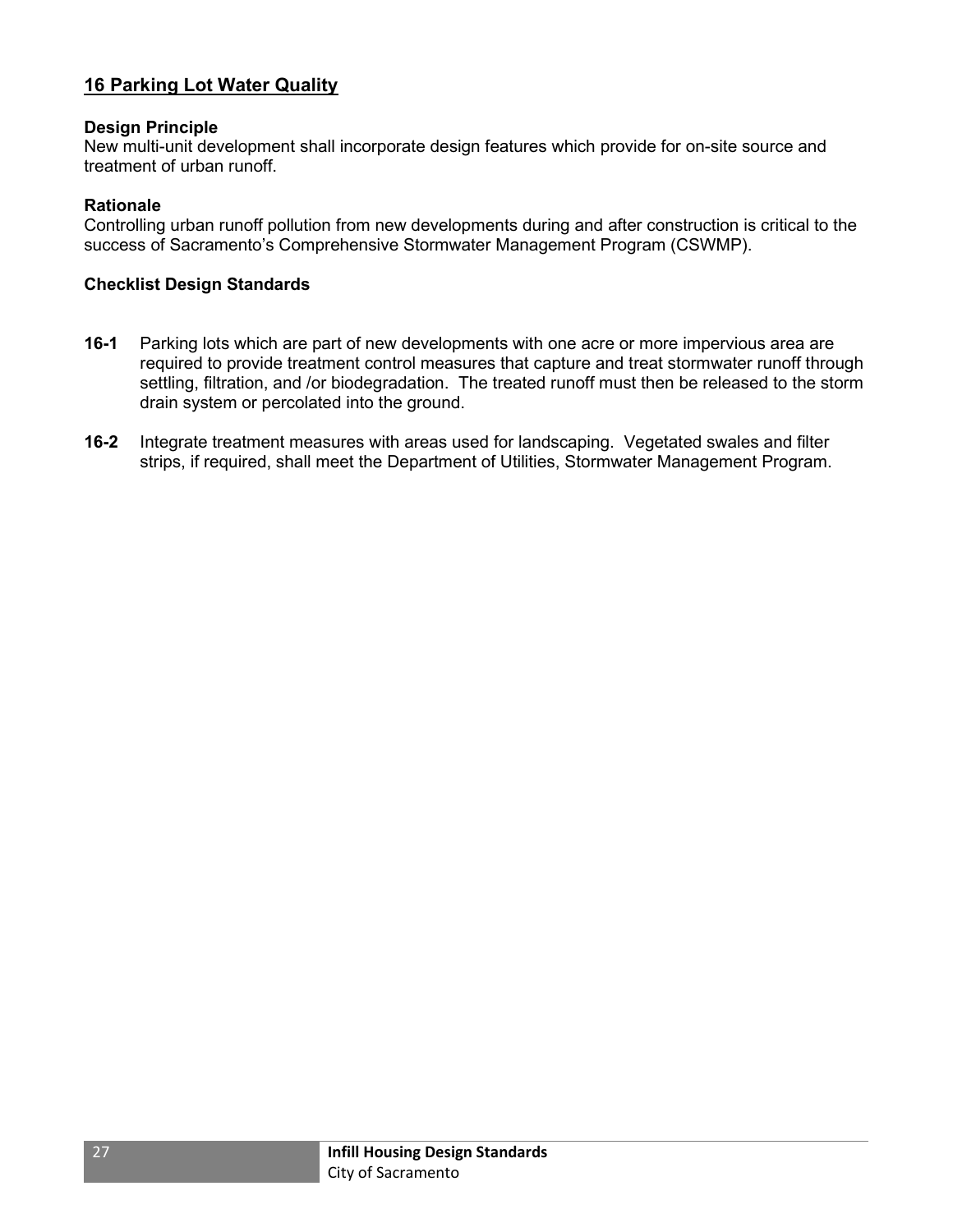## Architectural Elements

Quality in detail and design contributes not only to the long-term value of a project, but the neighborhood as well. The use of different "styles" and materials are intended to add variety to the buildings just as is most often found in cities that have evolved over time.

#### SECTIONS:

- Architectural Variety
- Scale / Massing / Articulation
- Facades / Entries
- Materials / Textures / Colors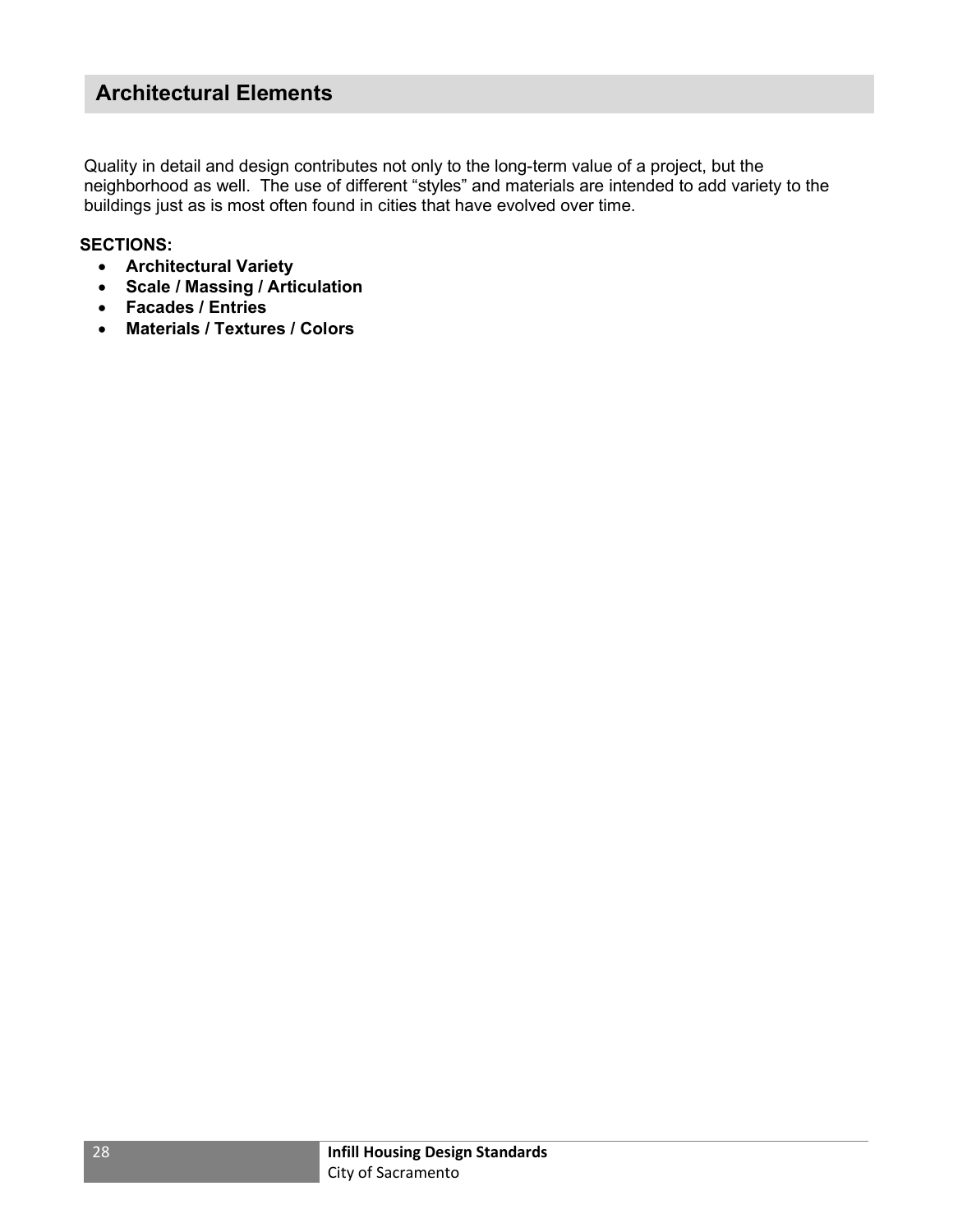#### 17 Architectural Variety

#### Design Principle

New duplex and multi-unit residential developments shall consider the scale and character of the adjacent residential neighborhood through attention to views, building scale and orientation and proximity to adjacent uses.

#### **Rationale**

A variety of design styles and materials shall be utilized to create interesting streetscapes. Quality in detail and design contributes to the long-term value of a project.

- 17-1 Projects with multiple buildings and a total unit count of more than 150 units shall include at least two different styles of buildings. The style difference must include one of the following: variation of exterior finish materials, variation of roof forms and roof elements, and variation of building offsets, bays, and entry elements.
- 17-2 Duplex and multi-unit projects shall be designed to respect the privacy of surrounding uses. Upper story views into adjacent yards are to be screened or blocked. Site buildings and add screening features to reduce encroachment on the privacy of adjacent residences. Windows shall be offset between buildings, and patios and balconies shall be screened from adjacent units.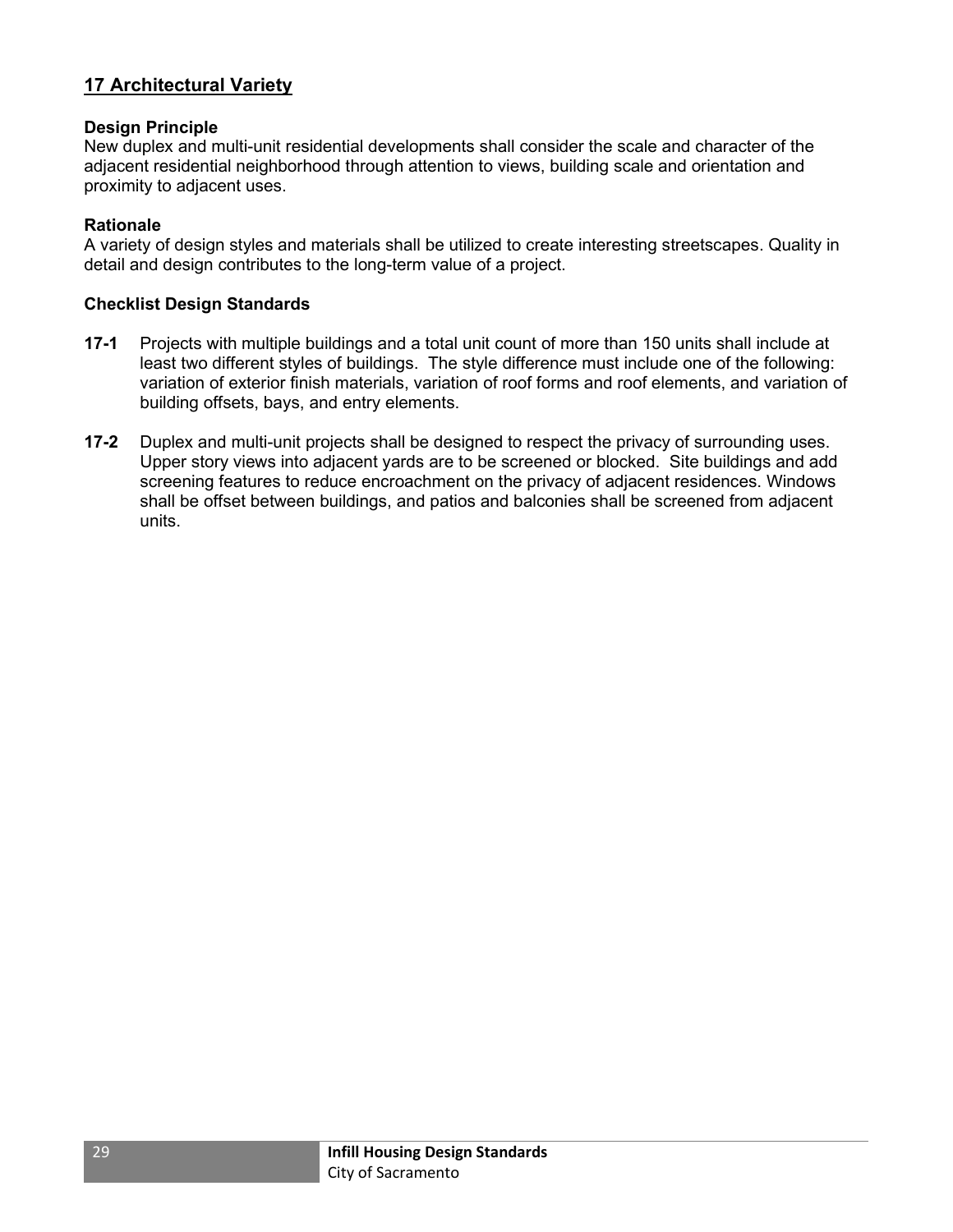#### 18 Scale / Massing / Articulation

#### Design Principle

Duplex and multi-unit projects shall be compatible with their surroundings with respect to building height, width, surface area, setbacks, and articulation.

#### Rationale

Stair stepping building height, breaking up the mass of the building and shifting building placement can help mitigate the impact of differing building scales and intensities.

- 18-1 Facades longer than 100 feet shall be designed with surface and height breaks of at least two feet in height or two feet in depth
- 18-2 Elevations visible from streets shall contain features to provide visual interest, including wall or window bays, porches with posts or columns, dormers, gable roof elements, wainscoting in a material different from the wall material, shutters, or window boxes.
- 18-3 Townhouse or rowhouse units shall have varying front setbacks of no less than two feet and shall provide staggered roof planes related to the wall plane breaks.
- **18-4** Elements such as roof dormers, hips, gables, balconies, wall projections and porches are required to break up the mass of building facades. Not less than 40% of the length of a building façade shall be treated with such elements. End units shall have the same design elements as front facades. Unarticulated and windowless walls are not allowed.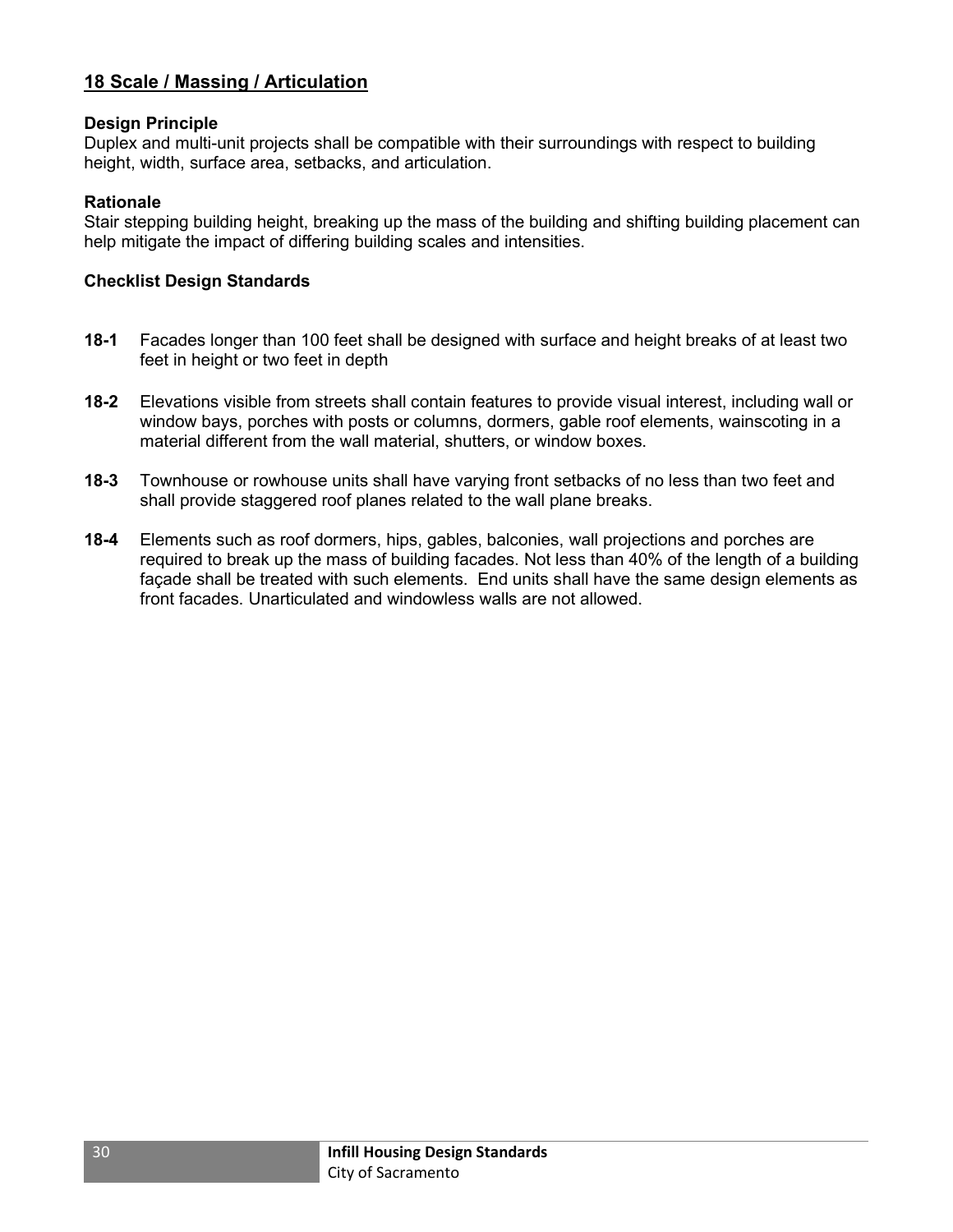#### 19 Facades / Entries

#### Design Principle

Designs within a specific project area need to be consistent in scale and character, but not to the point of being identical or repetitious. Variety and distinctiveness in design are desirable.

#### **Rationale**

Quality in detail and design contributes not only to the long-term value of a project, but the neighborhood as well.

#### Checklist Design Standards

19-1 Upper story windows shall be recessed from the wall surface by a minimum or 2" or shall have surface trim and sills.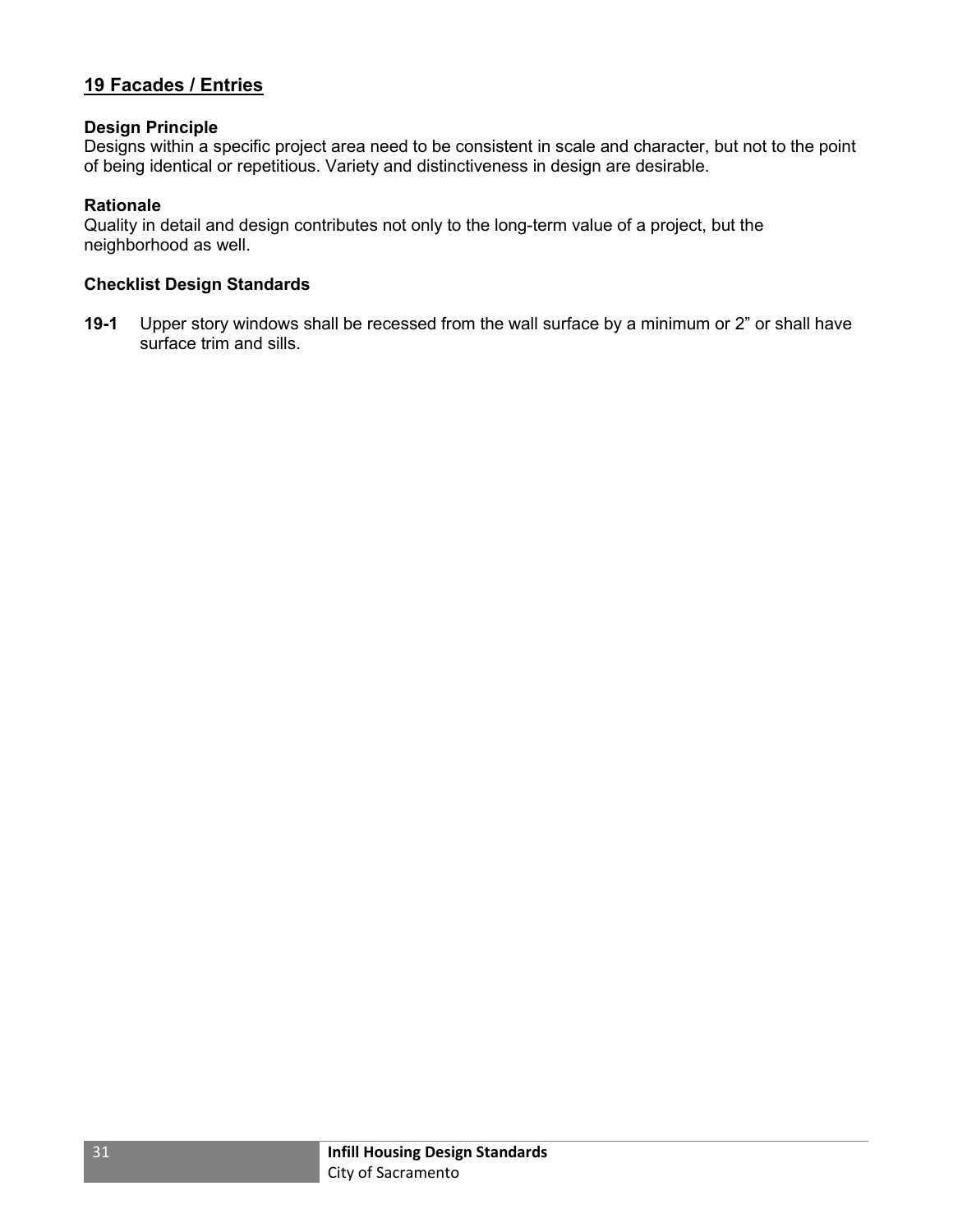#### 20 Materials / Textures / Colors

#### Design Principle

New duplex and multi-unit developments shall incorporate a mixture of materials, textures, and colors to create a clean, uncluttered design.

#### Rationale

A variety of quality materials can avoid a project appearing overly bulky and can contribute to quality building design.

- 20-1 Exterior finish materials shall consist of stucco, wood siding, dimensional profile metal architectural siding, fiber cement products, stone, and/or brick. Plywood siding, including T-111 is not allowed.
- 20-2 The use of a variety and combination of building materials is required with a minimum of three materials used on the project.
- 20-3 Signs shall be consistent with City Sign Code standards.
- 20-4 Materials and colors shall be placed using the building mass elements as defined edges.
- 20-5 Roof materials, such as concrete and clay tile, are allowed. Composition shingles of the heavy laminated 35 year guarantee dimensional type is allowed. Dimensional profile metal architectural roofing is allowed. Wood shake or shingle roofing is not allowed.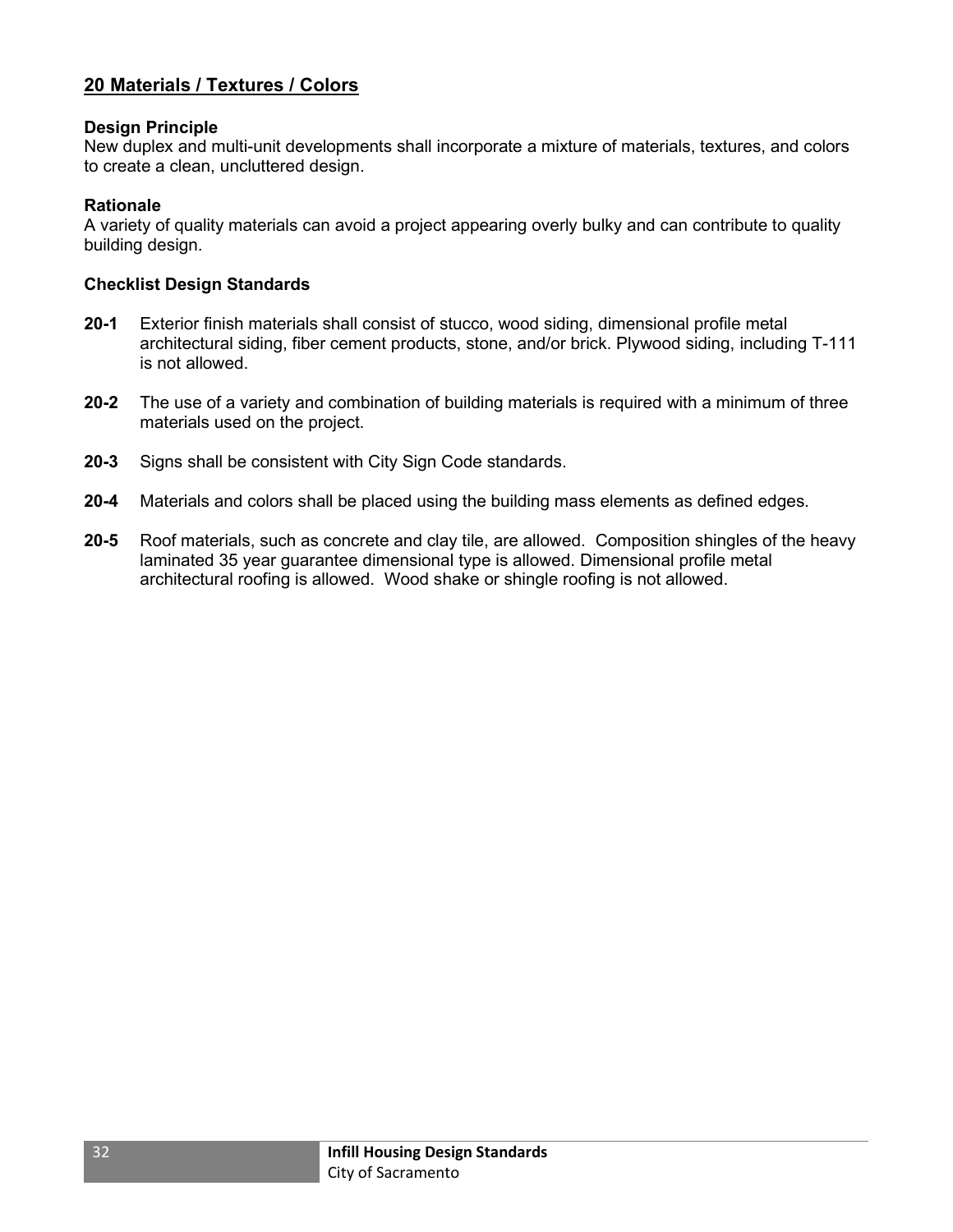## Mixed-Use Development

Incorporating residential units within mixed-use developments provides opportunities to facilitate a mixture of neighborhood-serving businesses and residences. This can encourage a variety of housing types that can capitalize on ready access to commercial and retail establishments.

#### SECTIONS:

- Site Orientation
- **•** Building Design
- Windows/Entries
- Horizontal Mixed-Use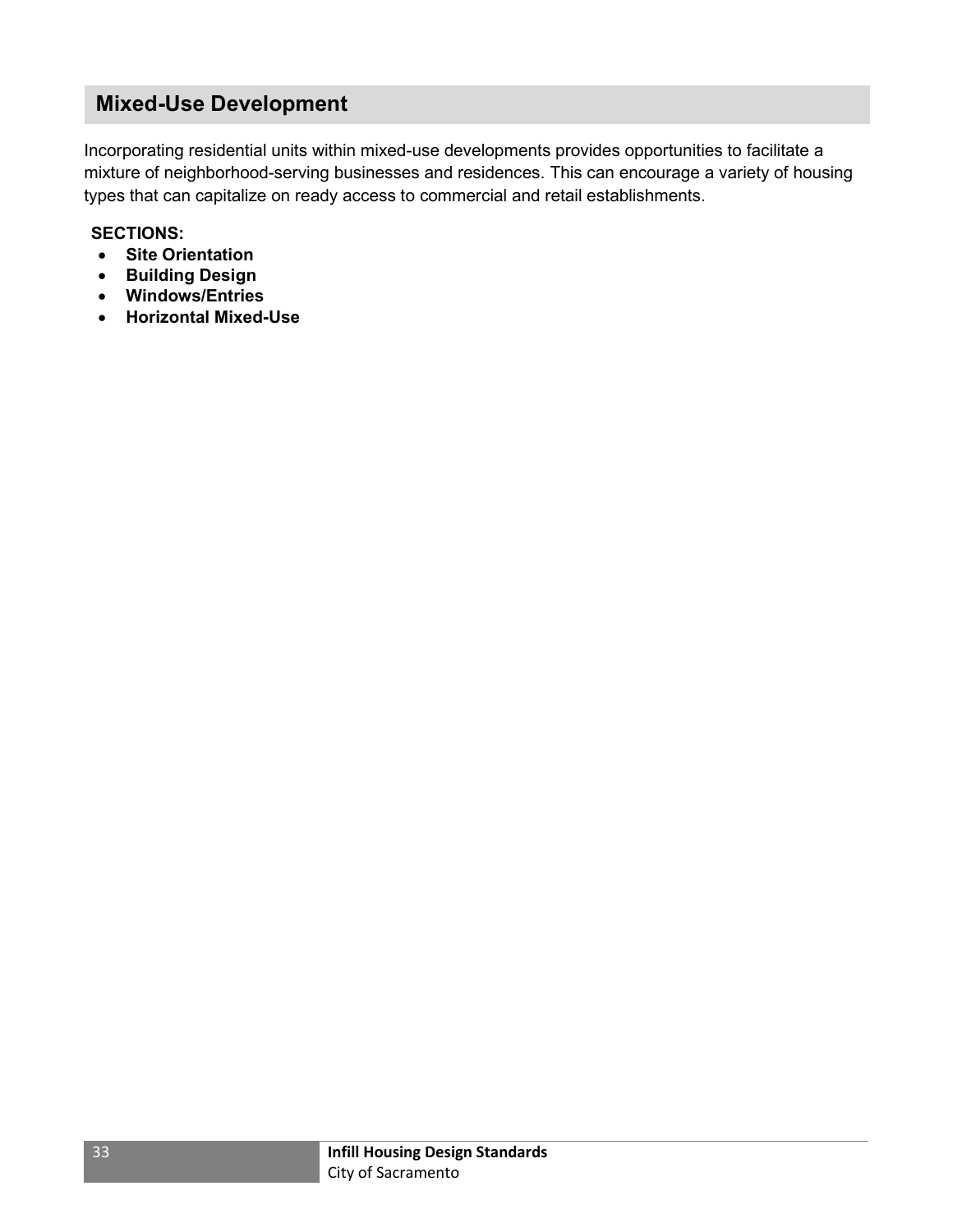#### 21 Site Orientation

#### Design Principle

New mixed-use developments shall be located at or near the property line, and oriented with active ground floor uses that directly connected to the public and semi-public realm.

#### Rationale

Active ground floor non-residential uses create an active pedestrian realm, that is an engaging and well-populated environment with a variety of uses and activities.

- 21-1 Buildings shall be located adjacent to the street at the front setback line, immediately behind a public or semi-public space, or behind a landscaped area such as an outdoor seating area for a restaurant.
- 21-2 Mixed-use buildings shall be designed with commercial storefronts on the ground floor and residential units above or live-work residential units on the ground floor.
- 21-3 The street corners of corner sites shall include buildings, public plazas, or open space areas.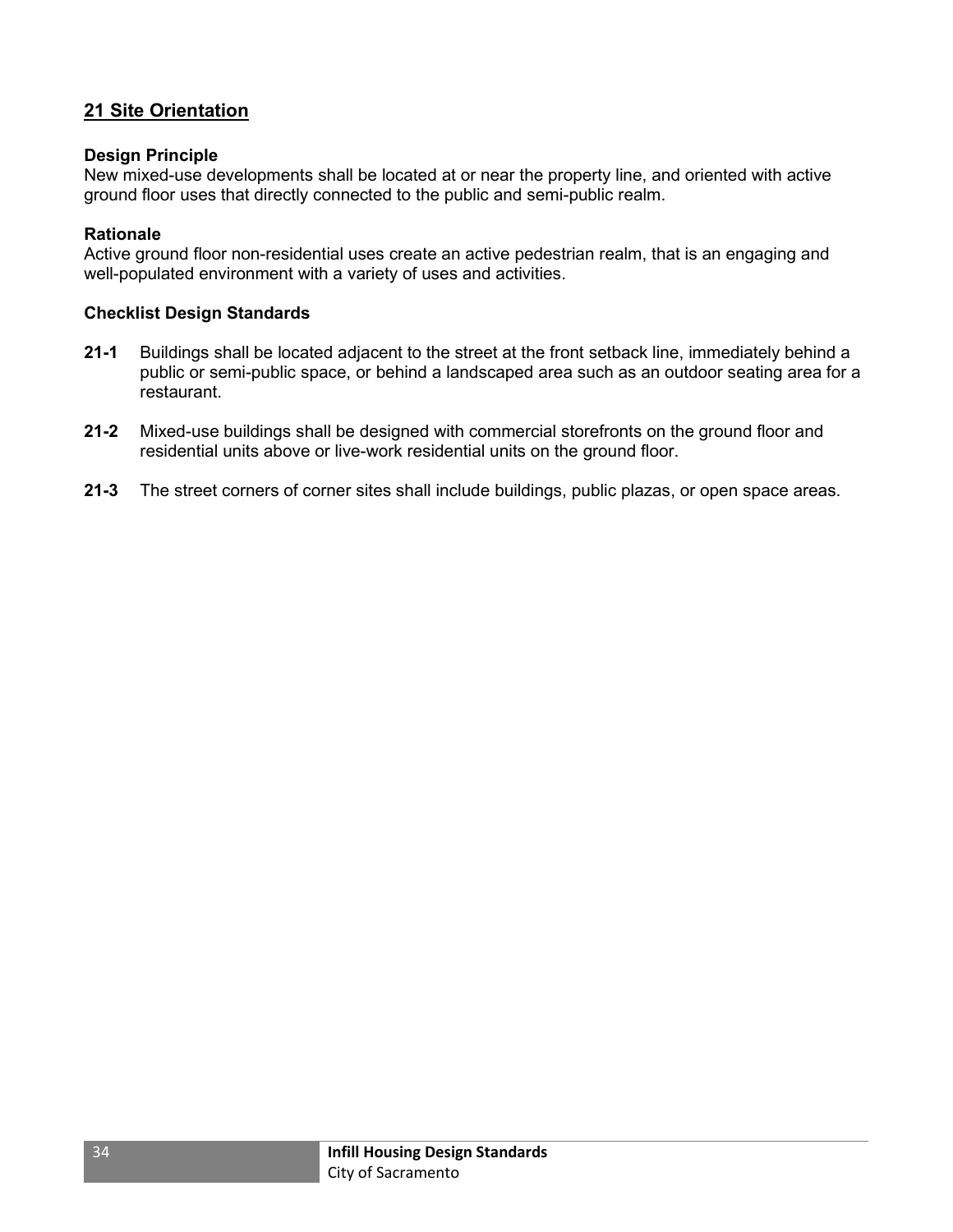#### 22 Building Design

#### Design Principle

New mixed-use developments shall avoid design that creates a continuous façade that looks overly long and bulky without articulation to minimize the bulk of the building.

#### **Rationale**

No official architectural style is dictated or preferred, but the goal is to create unified and harmonious building compositions, promote quality architecture, and visual diversity.

#### Checklist Design Standards

22-1 Building materials of different type or form shall be used to differentiate building planes.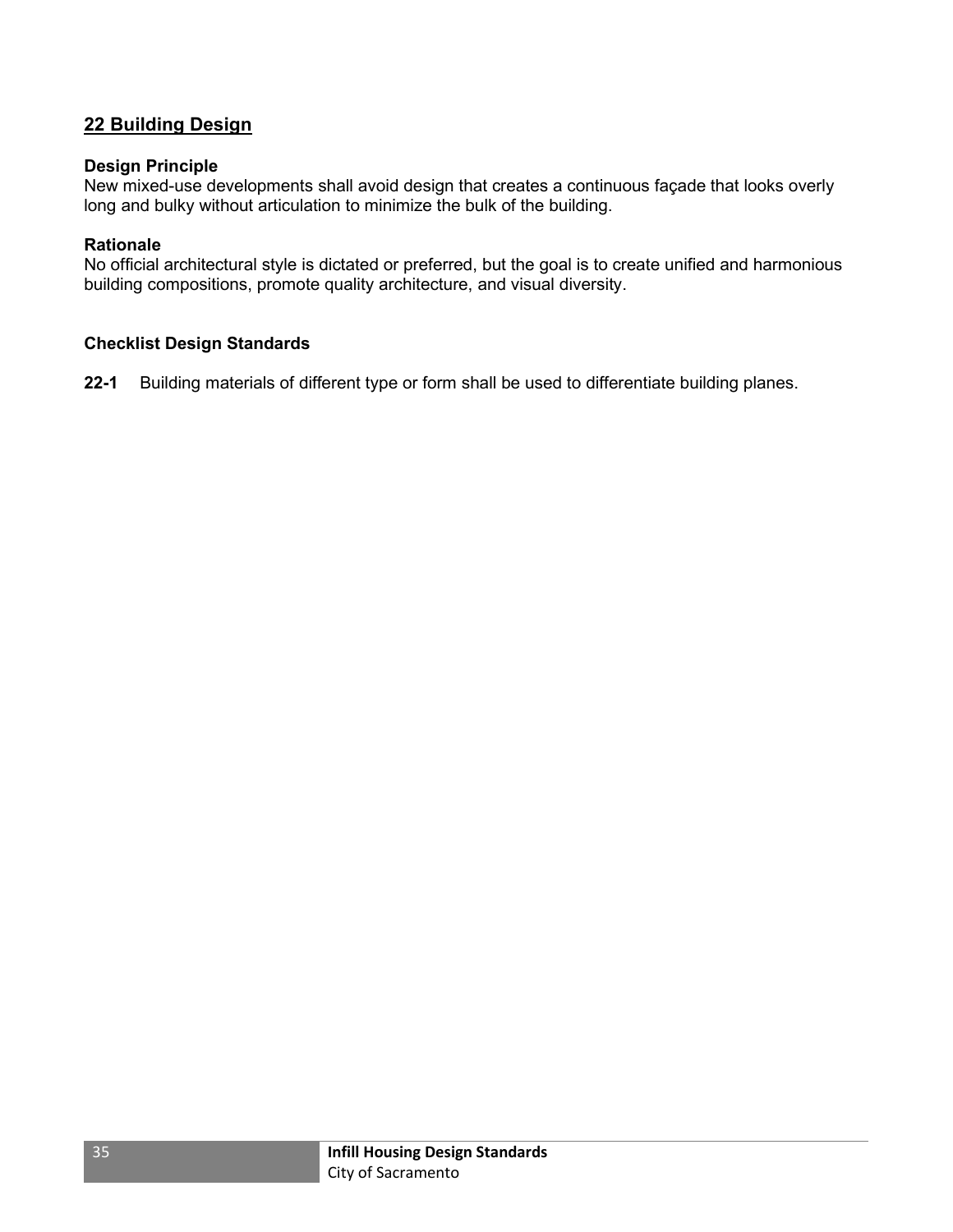#### 23 Windows / Entries

#### Design Principle

New mixed-use developments shall incorporate windows and entries that are clearly distinguishable in form and location, and appropriate for the use.

#### Rationale

Well-designed windows and entries can enhance a building's design and strengthen the pedestrian realm.

- 23-1 At mixed-use buildings, entrances to residential, office or other upper story uses shall be clearly distinguishable in form and location from retail entrances.
- 23-2 Doors at retail storefronts shall be provided with clear glazing.
- 23-3 Service or employee doors that are visible from public streets or walkways shall be glazed with translucent glazing.
- 23-4 Upper story windows shall be recessed from the wall surface by a minimum of 2".
- 23-5 Commercial storefronts where provided and unless required by specific area design standards, provide shall have clear, street-oriented display windows a minimum of 50% of the street frontage. These windows shall provide visual access to the inside of the buildings.
- 23-6 Ground floor retail windows shall be of a storefront design and shall be larger in proportion than upper floor residential windows.